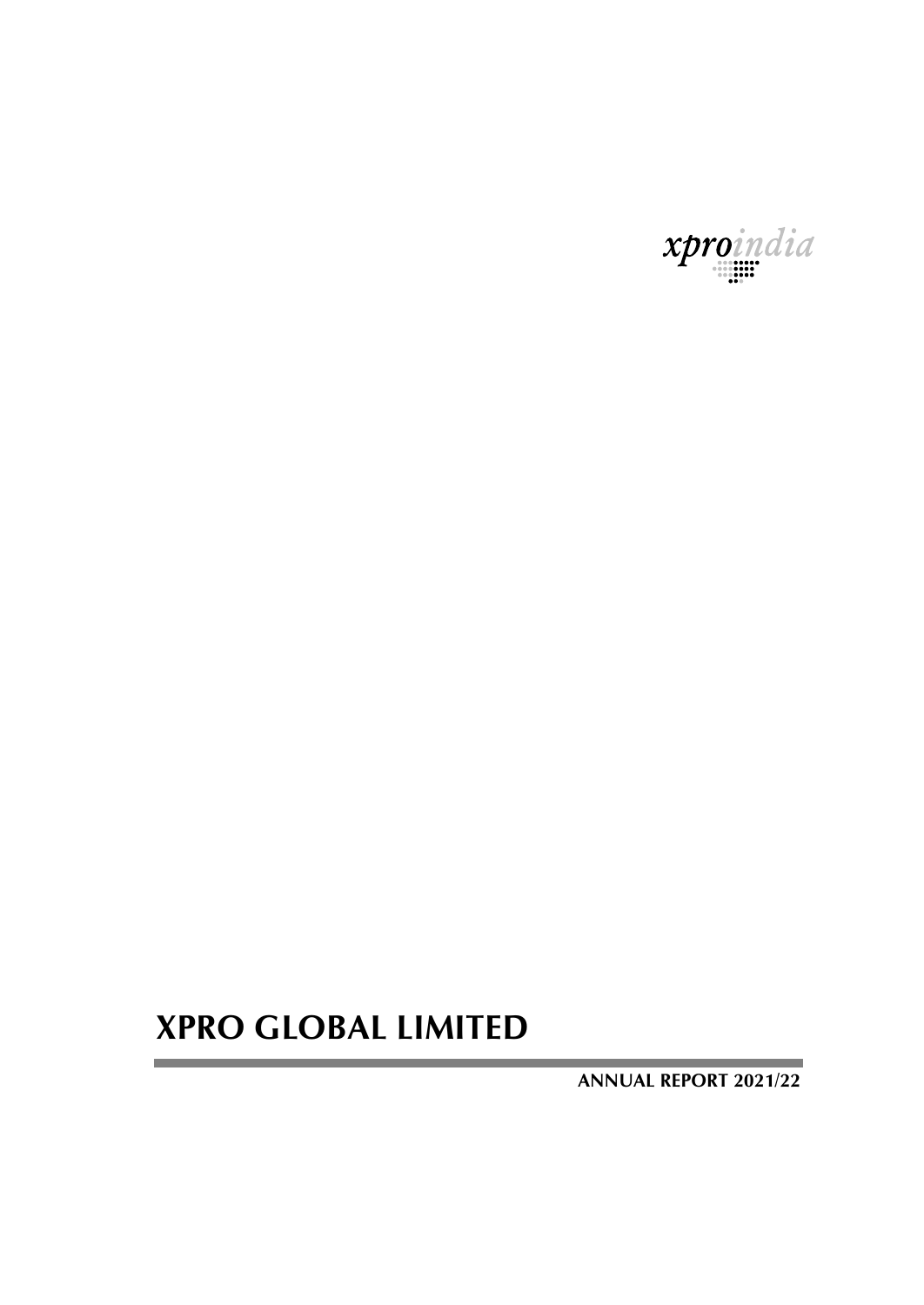*Board of Directors* **Smt. Madhushree Birla** *(DIN: 00004224)* **Sri C Bhaskar** *(DIN: 00003343)* **Sri U C Jain** *(DIN: 00008980)* **Sri S Ragothaman** *(DIN: 00042395)*

*Chief Financial Officer* **Sri V K Agarwal** 

## *Registered Office*

Birla Building, 2<sup>nd</sup> Floor, 9/1, R.N. Mukherjee Road, Kolkata 700 001

Tel.: + 91 - 33 - 4082 3700/2220 0600 e-mail: xprocal@xproindia.com

> *Auditors* **M/s S.V. Kedia & Co.** Kolkata

*Company Identification Number U36900WB2001PLC093098*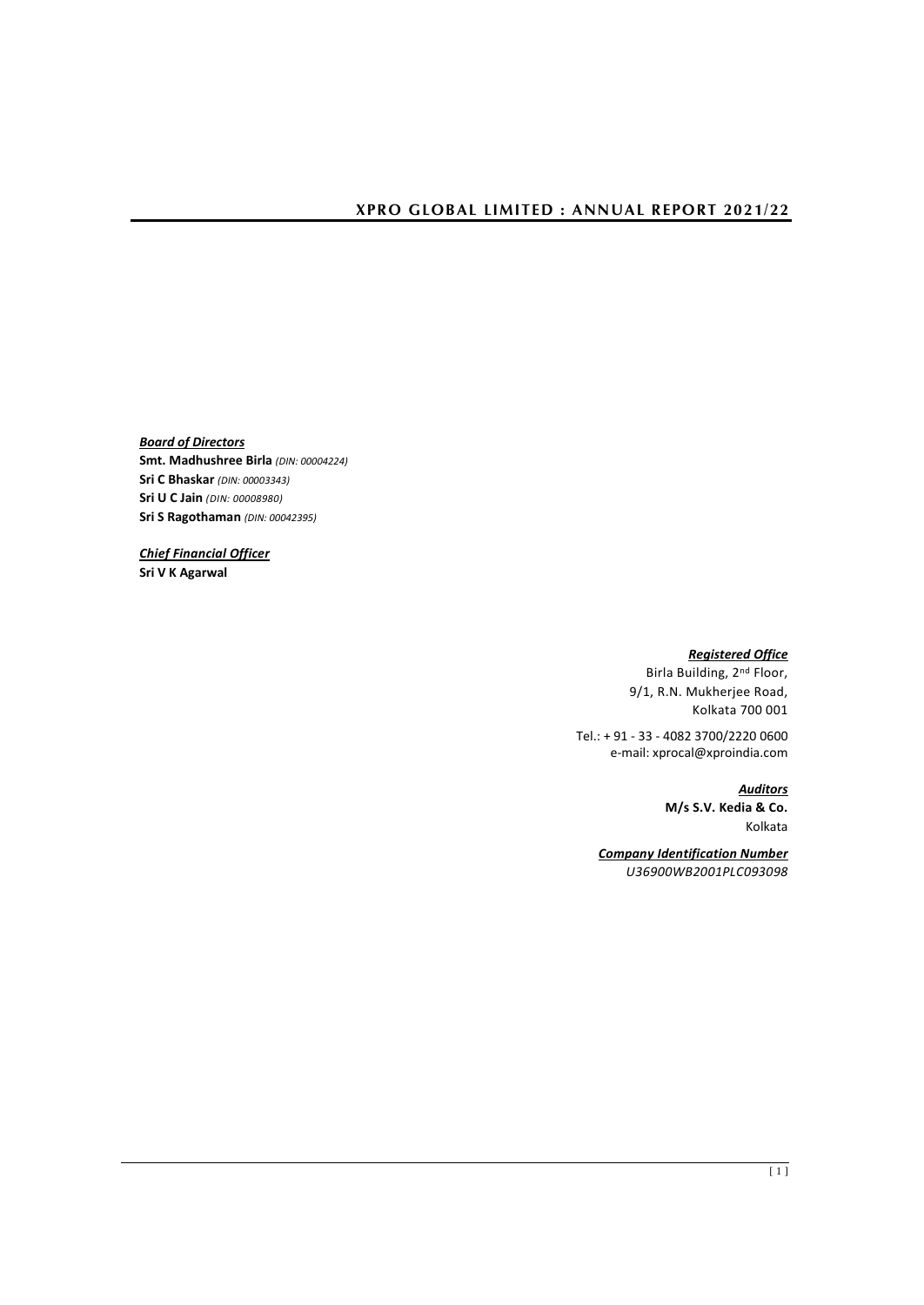### **NOTICE**

TO THE SHAREHOLDERS

Notice is hereby given that the Twenty First Annual General Meeting of the Members of Xpro Global Limited will be held at the Registered Office of the Company at "Birla Building", 2<sup>nd</sup> floor, 9/1, R. N. Mukherjee Road, Kolkata 700001 on Thursday, May 19, 2022 at 10.30 a.m. to transact the following business:

- 1. To consider and adopt the Directors' Report and audited Financial Statements of the Company for the financial year ended March 31, 2022, and the Auditor's Report thereon.
- 2. To appoint a Director in place of Smt. Madhushree Birla (DIN: 00004224) who retires by rotation and being eligible, offers herself for reappointment.

April 26, 2022

**Registered Office :** C. Bhaskar "Birla Building", 2nd Floor Director 9/1, R N Mukherjee Road, e-mail: xprocal@xproindia.com<br>1991. Kolkata 700 001 *CIN : U36900WB2001PLC093098*

New Delhi By order of the Board New Delhi By order of the Board

Tel.: +91-33-4082 3700

#### NOTES

- 1. A MEMBER ENTITLED TO ATTEND AND VOTE AT THE MEETING IS ENTITLED TO APPOINT A PROXY TO ATTEND AND VOTE INSTEAD OF HIMSELF AND A PROXY NEED NOT BE A MEMBER OF THE COMPANY.
- 2. The Proxy Form duly completed must reach the Registered Office of the Company not later than forty-eight hours before the time of holding the meeting.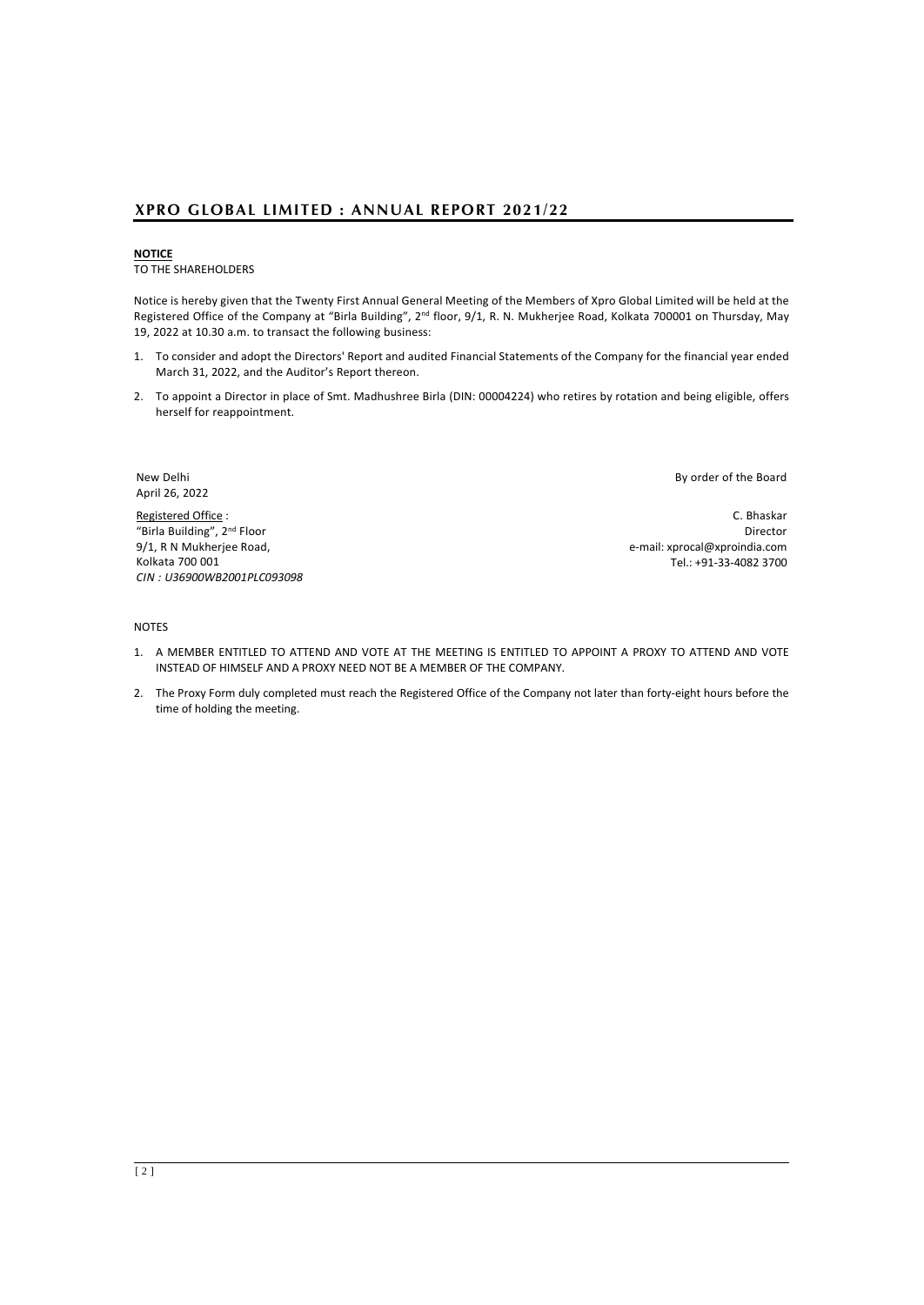#### **REPORT OF THE DIRECTORS TO THE MEMBERS**

We present herewith our Annual Report together with the Audited Financial Statements of the Company for the year ended March 31, 2022.

### **Review of Operational Matters**

The COVID-19 pandemic rendered the last two years difficult for the Indian and world economies. Recurring waves of infection, virus mutations, supply-chain disruptions and global inflation created particularly turbulent and challenging times. Faced with these challenges, the Government responded with unconventional and resolute measures to stabilise the economy through three waves of the pandemic, adopting a bouquet of measures to cushion the impact on vulnerable sections of society and the business sector. Weakness in economic activity resurfaced with emergence of the Omicron variant and as economic momentum resumed, we saw tectonic shifts with the war in Europe, followed by sanctions and escalating geopolitical tensions, which have led to steep increase in oil prices, extreme shortages in key commodities and critical inputs, such as semi-conductors and chips, fractures in the international financial architecture, and fears of deglobalisation with the potential to derail the global economy.

According to recent estimates by the National Statistical Office, real GDP grew 8.9% in 2021-22. Although the Indian economy is steadily reviving from the pandemic induced contraction, two key drivers of domestic demand, private consumption and fixed investment remain subdued. Further, renewed Covid-19 infections, the fallout of the war, and supply-side disruptions pose downside risks to the outlook and taking all these factors into consideration, real GDP growth for 2022-23 is now projected at 7.2 per cent assuming crude oil at US\$ 100 per barrel during the period.

In this background, no trading operations were undertaken by the Company during the year. Total income during the year was Rs.0.96 lacs (Rs.1.36 lacs previous year) and working for the year yielded a marginal profit before tax of Rs.0.11 lacs (Rs.0.29 lacs previous year). No provision is made towards income tax (Rs.0.05 lacs in previous year). The Company remains debt and encumbrance free.

The impact of the pandemic on these financial statements was not material; however the impact going forward would depend on economic, societal and human developments which cannot as yet be reliably predicted, particularly considering the gradual return to normalcy tempered by the uncertainty of new virus variants besides the disturbed Russia-Ukraine situation. The Company in pursuance of its long term strategy, continues to seek further opportunities for domestic and international trade within the polymers segment (seen as high growth potential areas) and forming the parent Company's core activity.

No dividend is proposed.

#### **Statutory and Other Matters**

Smt. Madhushree Birla (DIN: 00004224), Director of the Company, retires by rotation at the ensuing Annual General Meeting and, being eligible, offers herself for reappointment.

Having taken reasonable and bonafide care, pursuant to Section 134 (3)(c) of the Companies Act, 2013, the Directors indicate that (i) in the preparation of the annual accounts the applicable accounting standards had been followed along with proper explanations relating to material departures; (ii) the Directors had selected such accounting policies and applied them consistently and made judgements and estimates that are reasonable and prudent so as to give a true and fair view of the state of affairs of the Company at the end of the financial year and of the profit of the Company for the year; (iii) the Directors had taken proper and sufficient care for the maintenance of adequate accounting records in accordance with the provisions of the Companies Act, 2013 for safeguarding the Company's assets and for preventing and detecting fraud and other irregularities; (iv) the Directors had prepared the annual accounts on a 'Going Concern' basis; and (v) the Directors had devised proper systems to ensure compliance with the provisions of all applicable laws and that such systems were adequate and operating effectively.

During the year, Board Meetings were held on April 22, August 4 & October 20, 2021 and on January 11, 2022.

Auditors' observations are self-explanatory and do not call for any further clarifications.

M/s. S. V. Kedia & Co., Chartered Accountants (FRN: 324122E), Kolkata had been appointed as the Statutory Auditors of the Company at the 19<sup>th</sup> Annual General Meeting held on August 31, 2020 to hold office until the conclusion of the 24<sup>th</sup> Annual General Meeting of the Company, i.e. for a term of five years.

The Annual Return (Form MGT-7) is available on the web-site of the Holding Company at [www.xproindia.com/annual](http://www.xproindia.com/annual-reports.html)[reports.html,](http://www.xproindia.com/annual-reports.html) as the Company does not maintain its own web-site.

The provisions of Section 135 of the Companies Act, 2013 relating to Corporate Social Responsibility are not applicable to the Company. The provisions of Section 197 (particulars of employees) of the Companies Act, 2013 are not applicable to the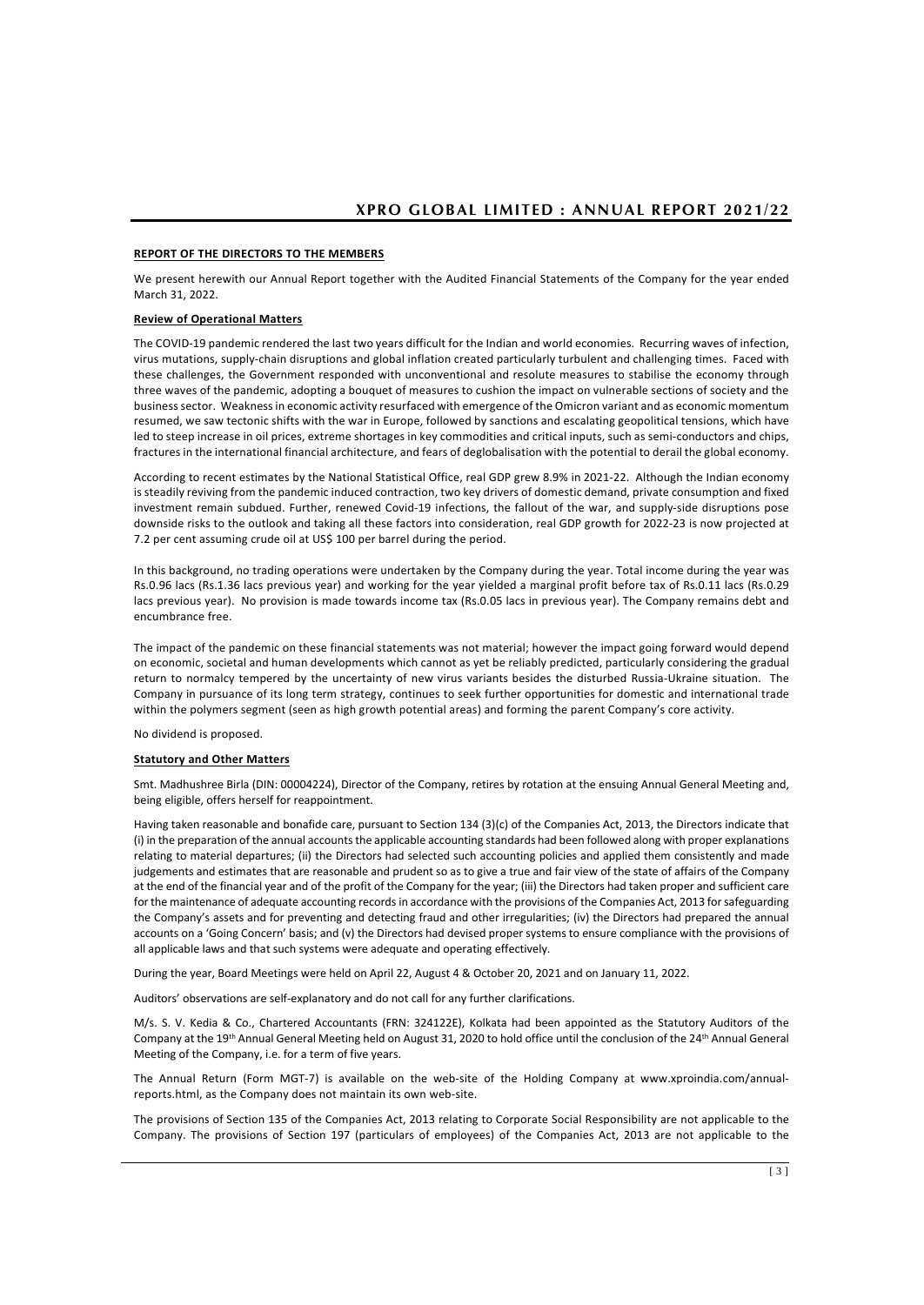Company as there were no relevant employees during the year. No complaint relating to sexual harassment at work place has been received during the year.

The Company has not during the year (i) given any loans or guarantees or made any investments; or (ii) entered into any related party transactions which may have a potential conflict of interest with that of the Company and to which Section 188(1) of the Act applies.

Particulars of Conservation of Energy and Technology absorption prescribed under Section 134(3)(m) read with Rule 8 of the Companies (Accounts) Rules, 2014 are not applicable to the Company. There were no Foreign Exchange earnings or outgo during the year (previous year: Nil).

Other provisions of Section 134(3) of the Companies Act, 2013 and relevant Rules are not applicable to the Company.

For and on behalf of the Board

**MADHUSHREE BIRLA C BHASKAR** New Delhi *Directors*

April 26, 2022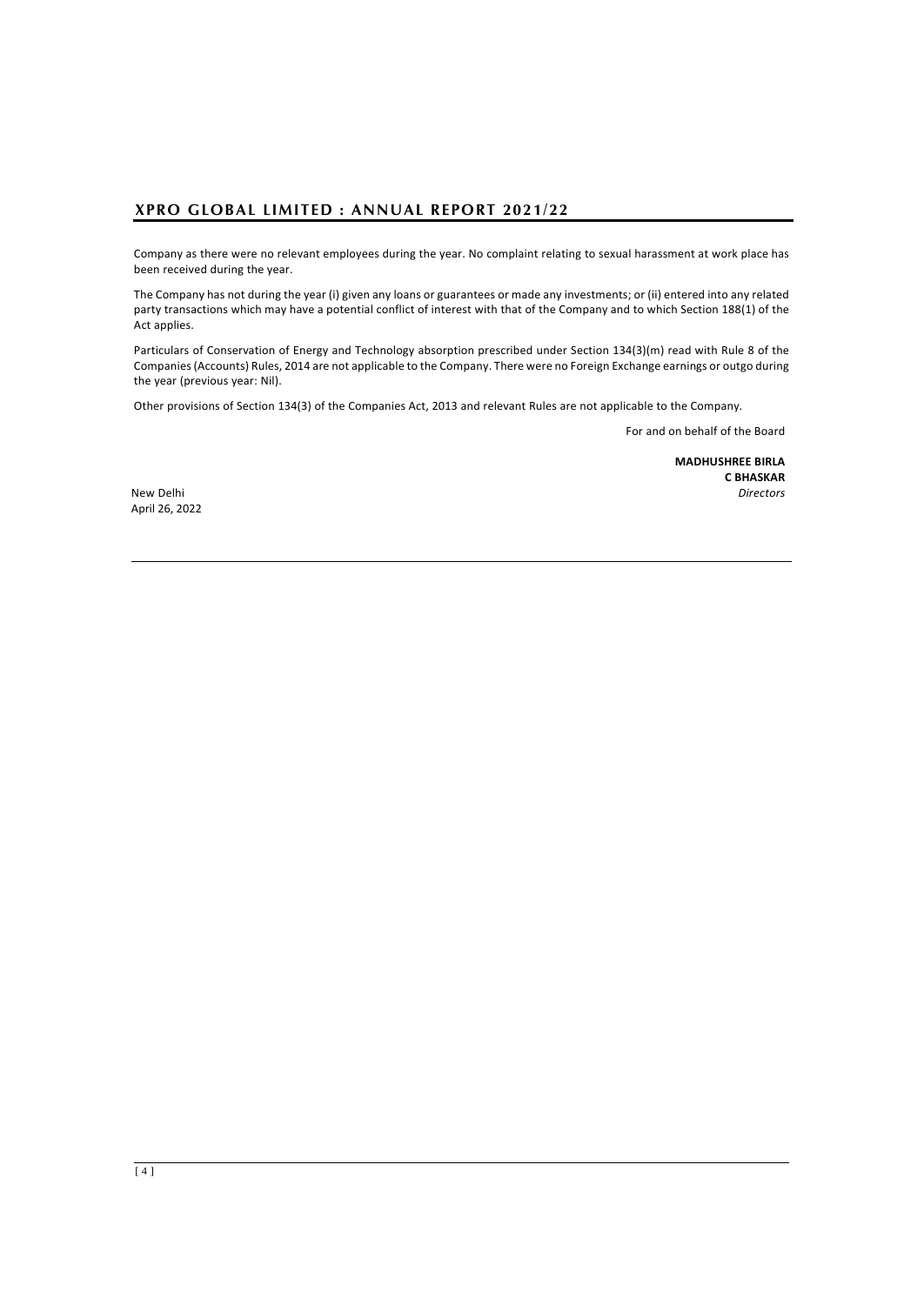#### **INDEPENDENT AUDITORS' REPORT TO THE MEMBERS OF XPRO GLOBAL LIMITED**

#### **Report on the Audit of the Financial Statements**

#### **Opinion**

- 1. We have audited the accompanying financial statements of Xpro Global Limited (the 'Company'), which comprise the Balance Sheet as at 31 March 2022, the Statement of Profit and Loss (including Other Comprehensive Income), the Cash Flow Statement and the Statement of Changes in Equity for the year then ended, and a summary of the significant accounting policies and other explanatory information.
- 2. In our opinion and to the best of our information and according to the explanations given to us, the aforesaid financial statements give the information required by the Companies Act, 2013 ('Act') in the manner so required and give a true and fair view in conformity with the accounting principles generally accepted in India including Indian Accounting Standards ('Ind AS') specified under section 133 of the Act, of the state of affairs (financial position) of the Company as at 31 March 2022, its profit (financial performance including other comprehensive income), its cash flows and the changes in equity for the year ended on that date.

### **Basis for Opinion**

3. We conducted our audit in accordance with the Standards on Auditing specified under section 143(10) of the Act. Our responsibilities under those standards are further described in the Auditor's Responsibilities for the Audit of the Financial Statements section of our report. We are independent of the Company in accordance with the Code of Ethics issued by the Institute of Chartered Accountants of India ('ICAI') together with the ethical requirements that are relevant to our audit of the financial statements under the provisions of the Act and the rules thereunder, and we have fulfilled our other ethical responsibilities in accordance with these requirements and the Code of Ethics. We believe that the audit evidence we have obtained is sufficient and appropriate to provide a basis for our opinion.

#### **Information Other than the Financial Statements and Auditor's Report Thereon**

4. a) The Company's Board of Directors is responsible for the other information. The other information comprises the information included in the Annual Report, but does not include financial statements and our auditor's report thereon.

b) Our opinion on the financial statements does not cover the other information and we do not and will not express any form of assurance conclusion thereon.

c) In connection with our audit of the financial statements, our responsibility is to read the other information and, in doing so, consider whether the other information is materially inconsistent with the financial statements or our knowledge obtained during the course of our audit or otherwise appears to be materially misstated.

d) If, based on the work we have performed, we conclude that there is a material misstatement of this other information, we are required to report that fact. We have nothing to report in this regard.

#### **Responsibilities of Management for the Standalone Financial Statements**

- 5. The Company's Board of Directors is responsible for the matters stated in section 134(5) of the Act with respect to the preparation of these standalone financial statements that give a true and fair view of the state of affairs (financial position), profit or loss (financial performance including other comprehensive income), changes in equity and cash flows of the Company in accordance with the accounting principles generally accepted in India, including the Ind AS specified under section 133 of the Act. This responsibility also includes maintenance of adequate accounting records in accordance with the provisions of the Act for safeguarding of the assets of the Company and for preventing and detecting frauds and other irregularities; selection and application of appropriate accounting policies; making judgments and estimates that are reasonable and prudent; and design, implementation and maintenance of adequate internal financial controls, that were operating effectively for ensuring the accuracy and completeness of the accounting records, relevant to the preparation and presentation of the financial statements that give a true and fair view and are free from material misstatement, whether due to fraud or error.
- 6. In preparing the financial statements, management is responsible for assessing the Company's ability to continue as a going concern, disclosing, as applicable, matters related to going concern and using the going concern basis of accounting unless management either intends to liquidate the Company or to cease operations, or has no realistic alternative but to do so.
- 7. Those Board of Directors are also responsible for overseeing the Company's financial reporting process.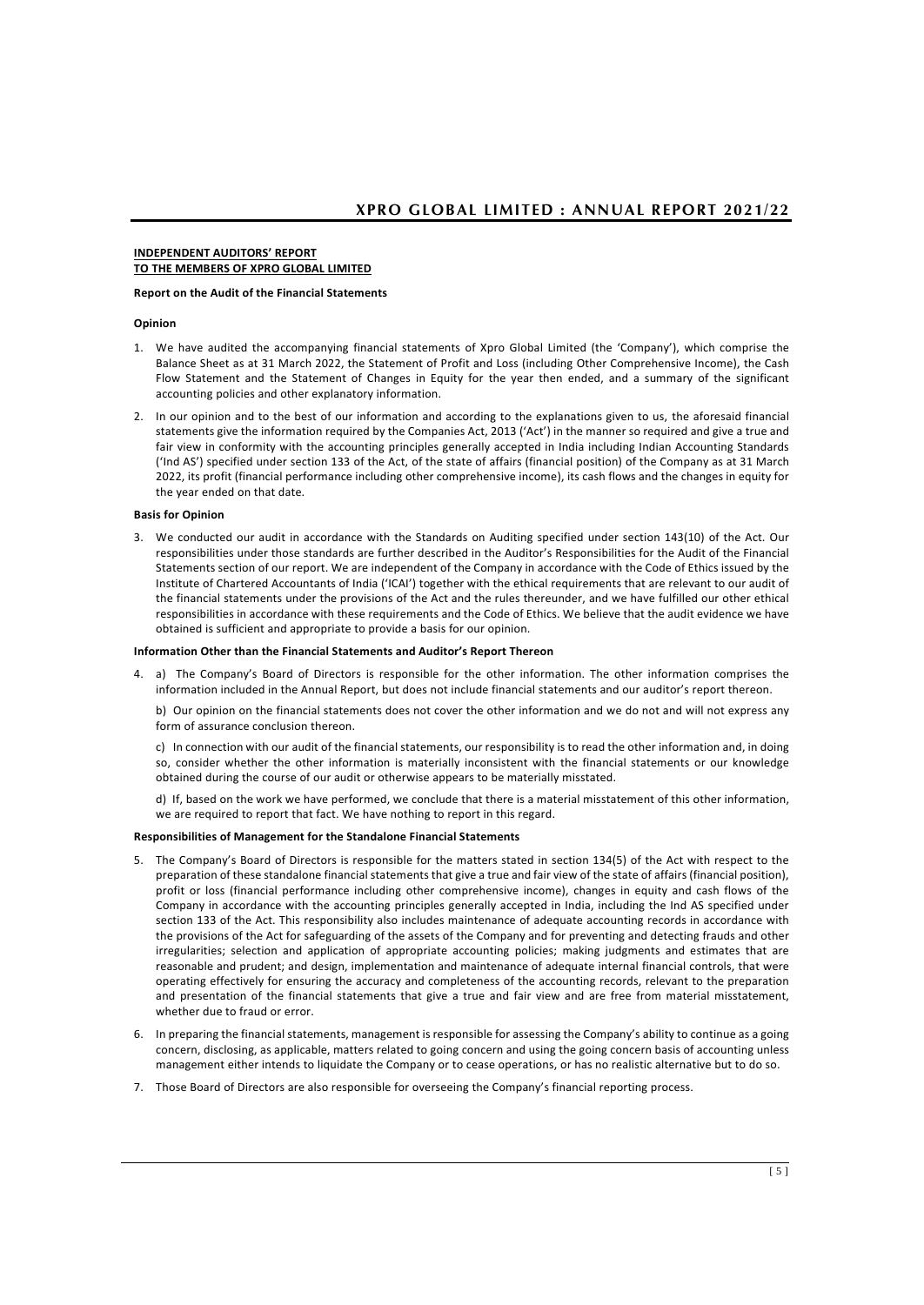#### **Auditor's Responsibilities for the Audit of the Financial Statements**

- 8. Our objectives are to obtain reasonable assurance about whether the financial statements as a whole are free from material misstatement, whether due to fraud or error, and to issue an auditor's report that includes our opinion. Reasonable assurance is a high level of assurance, but is not a guarantee that an audit conducted in accordance with Standards on Auditing will always detect a material misstatement when it exists. Misstatements can arise from fraud or error and are considered material if, individually or in the aggregate, they could reasonably be expected to influence the economic decisions of users taken on the basis of these financial statements.
- 9. As part of an audit in accordance with Standards on Auditing, we exercise professional judgment and maintain professional scepticism throughout the audit. We also:
	- a. Identify and assess the risks of material misstatement of the financial statements, whether due to fraud or error, design and perform audit procedures responsive to those risks, and obtain audit evidence that is sufficient and appropriate to provide a basis for our opinion. The risk of not detecting a material misstatement resulting from fraud is higher than for one resulting from error, as fraud may involve collusion, forgery, intentional omissions, misrepresentations, or the override of internal control.
	- b. Obtain an understanding of internal control relevant to the audit in order to design audit procedures that are appropriate in the circumstances, Under section 143(3)(i) of the Act, we are also responsible for explaining our opinion on whether the company has adequate internal financial controls system in place and the operating effectiveness of such controls.
	- c. Evaluate the appropriateness of accounting policies used and the reasonableness of accounting estimates and related disclosures made by management.
	- d. Conclude on the appropriateness of management's use of the going concern basis of accounting and, based on the audit evidence obtained, whether a material uncertainty exists related to events or conditions that may cast significant doubt on the Company's ability to continue as a going concern. If we conclude that a material uncertainty exists, we are required to draw attention in our auditor's report to the related disclosures in the financial statements or, if such disclosures are inadequate, to modify our opinion. Our conclusions are based on the audit evidence obtained up to the date of our auditor's report. However, future events or conditions may cause the Company to cease to continue as a going concern.
	- e. Evaluate the overall presentation, structure and content of the financial statements, including the disclosures, and whether the financial statements represent the underlying transactions and events in a manner that achieves fair presentation.
- 10. We communicate with those charged with governance regarding, among other matters, the planned scope and timing of the audit and significant audit findings, including any significant deficiencies in internal control that we identify during our audit.
- 11. We also provide those charged with governance with a statement that we have complied with relevant ethical requirements regarding independence, and to communicate with them all relationships and other matters that may reasonably be thought to bear on our independence, and where applicable, related safeguards.
- 12. From the matters communicated with those charged with governance, we determine those matters that were of most significance in the audit of the financial statements of the current period and are therefore the key audit matters. We describe these matters in our auditor's report unless law or regulation precludes public disclosure about the matter or when, in extremely rare circumstances, we determine that a matter should not be communicated in our report because the adverse consequences of doing so would reasonably be expected to outweigh the public interest benefits of such communication.

#### **Report on Other Legal and Regulatory Requirements**

- 13. The Company has not paid or provided for any managerial remuneration during the year. Accordingly, reporting under section 197(16) is not applicable.
- 14. As required by the Companies (Auditor's Report) Order, 2020 (the 'Order') issued by the Central Government of India in terms of Section 143(11) of the Act, we give in the Annexure I a statement on the matters specified in paragraphs 3 and 4 of the Order.
- 15. Further to our comments in Annexure I, as required by Section 143(3) of the Act, we report that:
	- a) we have sought and obtained all the information and explanations which to the best of our knowledge and belief were necessary for the purpose of our audit;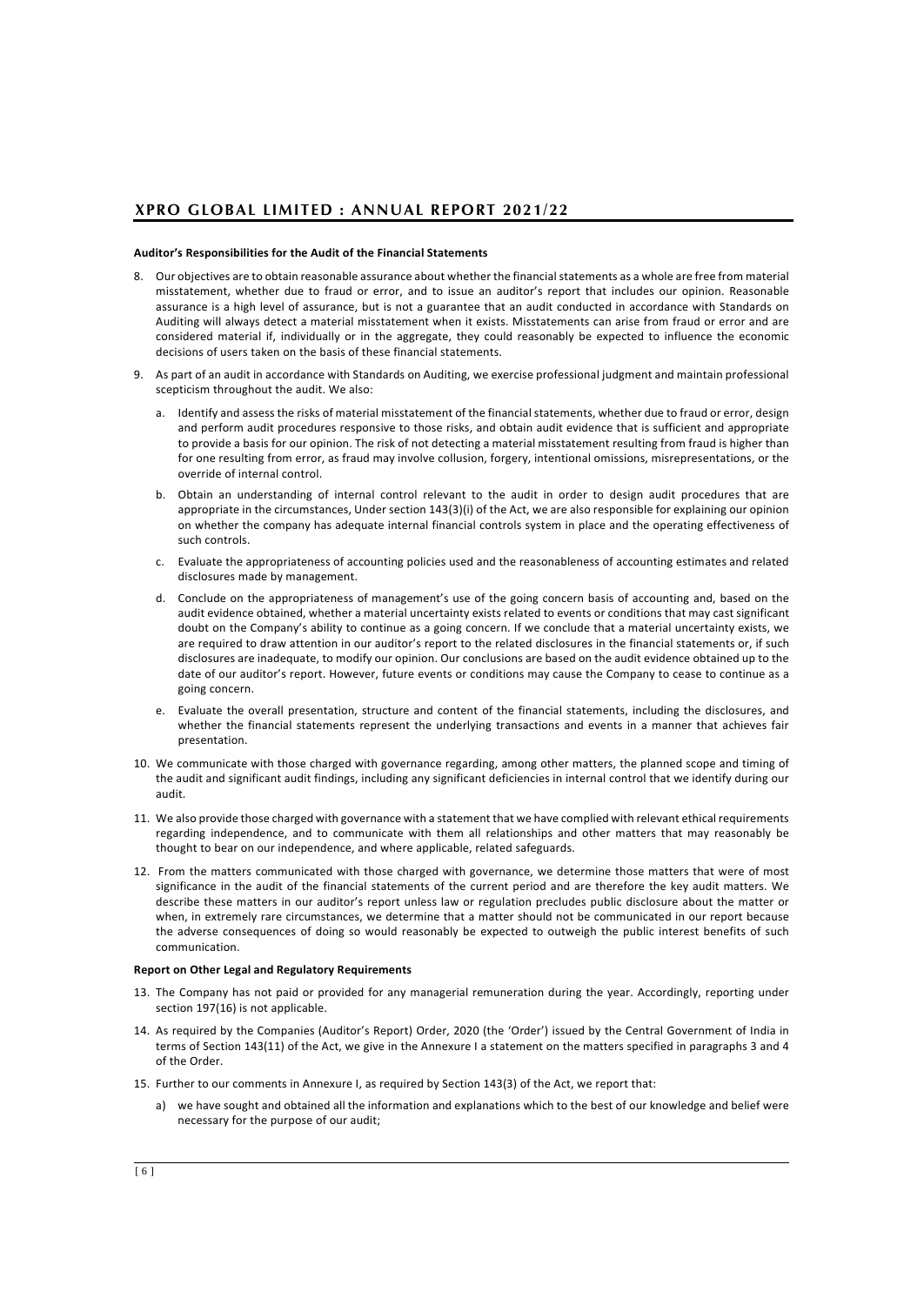- b) in our opinion, proper books of account as required by law have been kept by the Company so far as it appears from our examination of those books;
- c) the standalone financial statements dealt with by this report are in agreement with the books of account;
- d) in our opinion, the aforesaid standalone financial statements comply with Ind AS specified under Section 133 of the Act;
- e) on the basis of the written representations received from the directors and taken on record by the Board of Directors, none of the directors is disqualified as on March 31, 2022 from being appointed as a director in terms of Section 164(2) of the Act;
- f) with respect to the adequacy of the internal financial controls over financial reporting of the Company and the operating effectiveness of such controls, refer to our separate report in "Annexure II". Our report expresses an unmodified opinion on the adequacy.
- g) adequacy and operating effectiveness of the Company's internal financial controls over financial reporting.
- h) with respect to the other matters to be included in the Auditor's Report in accordance with Rule 11 of the Companies (Audit and Auditors) Rules, 2014 (as amended), in our opinion and to the best of our information and according to the explanations given to us:
	- i) the Company does not have any pending litigations which would impact its financial position;
	- ii) the Company did not have any long-term contracts including derivative contracts for which there were any material foreseeable losses;
	- iii) there were no amounts which were required to be transferred to the Investor Education and Protection Fund by the Company;
	- iv) the disclosure requirements relating to holdings as well as dealings in specified bank notes were applicable for the period from November 8, 2016 to December 30, 2016 which are not relevant to these financial statements. Hence reporting under this clause is not applicable.

**For S.V. Kedia & Co.**

Chartered Accountants *Firm Registration No.324122E* 

**Vineet Kedia**  *Proprietor*  Kolkata *Membership No.059660*  April 26, 2022 *UDIN: 22059660AICFLY3475* 

#### **Annexure "I"**

**Annexure "I" referred to in Paragraph 14 of the Independent Auditor's Report of even date to the members of Xpro Global Limited on the standalone financial statements for the year ended 31 March 2022**

In terms of the information and explanations sought by us and given by the Company and the books of account and records examined by us in the normal course of audit, and to the best of our knowledge and belief, we report that:

- i) The Company does not have any property, plant and equipment or intangible assets or right of use assets or investment property and accordingly, reporting under clause 3(i) of the Companies (Auditor's Report) Order, 2020 (hereinafter referred to as 'the Order') is not applicable to the Company.
- ii) (a) The management has conducted physical verification of inventory at reasonable intervals during the year. In our opinion, the coverage and procedure of such verification by the management is appropriate and no discrepancies of 10% or more in the aggregate for each class of inventory were noticed.

(b) The Company has not been sanctioned working capital limits by banks or financial institutions on the basis of security of current assets during any point of time of the year. Accordingly, reporting under clause 3(ii)(b) of the Order is not applicable to the Company.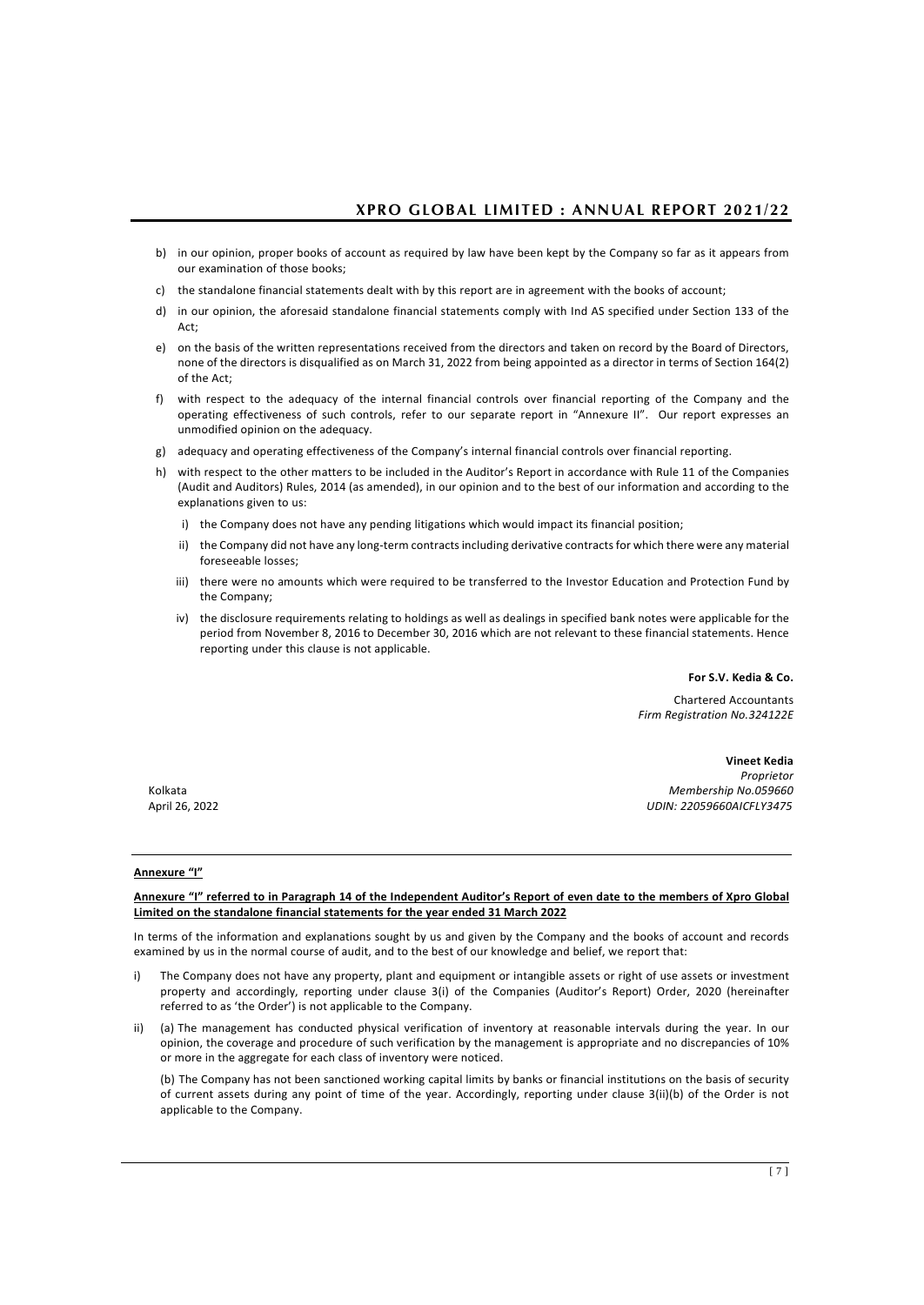- iii) The Company has not made any investment in, provided any guarantee or security or granted any loans or advances in the nature of loans, secured or unsecured to companies, firms, Limited Liability Partnerships (LLPs) or any other parties during the year. Accordingly, reporting under clause 3(iii) of the Order is not applicable to the Company.
- iv) In our opinion and according to the information and explanations given to us, the Company has not granted any loans, secured or unsecured, to Companies, Firms, Limited Liability Partnerships or other parties covered in the Register maintained under Section 189 of the Companies Act, 2013 and hence clauses (a), (b) and (c) of para iii of the order are not applicable;
- iv) The Company has not entered into any transaction covered under sections 185 and 186 of the Act. Accordingly, reporting under clause 3(iv) of the Order is not applicable to the Company.
- The Company has not accepted any deposits or there is no amount which has been considered as deemed deposit within the meaning of sections 73 to 76 of the Act and the Companies (Acceptance of Deposits) Rules, 2014 (as amended). Accordingly, reporting under clause 3(v) of the Order is not applicable to the Company.
- vi) The Central Government has not specified maintenance of cost records under sub-section (1) of section 148 of the Act, in respect of Company's products/business activity. Accordingly, reporting under clause 3(vi) of the Order is not applicable.
- vii) (a) In our opinion, and according to the information and explanations given to us, the Company is regular in depositing undisputed statutory dues including goods and services tax, income-tax, sales-tax, service tax, duty of customs, duty of excise, value added tax, cess and other material statutory dues, as applicable, with the appropriate authorities. Further, no undisputed amounts payable in respect thereof were outstanding at the year-end for a period of more than six months from the date they became payable.

(b) According to the information and explanations given to us, there are no statutory dues referred to in sub clause (a) above that have not been deposited with the appropriate authorities on account of any dispute.

- viii) According to the information and explanations given to us, no transactions were surrendered or disclosed as income during the year in the tax assessments under the Income Tax Act, 1961 (43 of 1961) which have not been recorded in the books of accounts.
- ix) (a) According to the information and explanations given to us, the Company does not have any loans or other borrowings from any lender. Accordingly, reporting under clause 3(ix) of the Order is not applicable to the Company.

(b) According to the information and explanations given to us including confirmations received from banks and representation received from the management of the Company, and on the basis of our audit procedures, we report that the Company has not been declared a willful defaulter by any bank or financial institution or other lender.

(c) In our opinion and according to the information and explanations given to us, no money was raised by way of term loans. Accordingly, reporting under clause 3(ix)(c) of the Order is not applicable.

(d) In our opinion and according to the information and explanations given to us, and on an overall examination of the financial statements of the Company, no funds were raised by the Company. Accordingly, reporting under clause 3(ix)(d) of the Order is not applicable.

(e) According to the information and explanations given to us and on an overall examination of the financial statements of the Company, the Company has not taken any funds from any entity or person on account of or to meet the obligations of its subsidiaries, associates or joint ventures.

(f) According to the information and explanations given to us, the Company has not raised any loans during the year on the pledge of securities held in its subsidiaries, joint ventures or associate companies.

x) (a) The Company has not raised any money by way of initial public offer or further public offer (including debt instruments), during the year. Accordingly, reporting under clause 3(x)(a) of the Order is not applicable to the Company.

(b) According to the information and explanations given to us, the Company has not made any preferential allotment or private placement of shares or (fully, partially or optionally) convertible debentures during the year. Accordingly, reporting under clause 3(x)(b) of the Order is not applicable to the Company.

xi) (a) To the best of our knowledge and according to the information and explanations given to us, no fraud by the Company or on the Company has been noticed or reported during the period covered by our audit.

(b) No report under section 143(12) of the Act has been filed with the Central Government for the period covered by our audit.

(c) According to the information and explanations given to us including the representation made to us by the management of the Company, there are no whistle-blower complaints received by the Company during the year.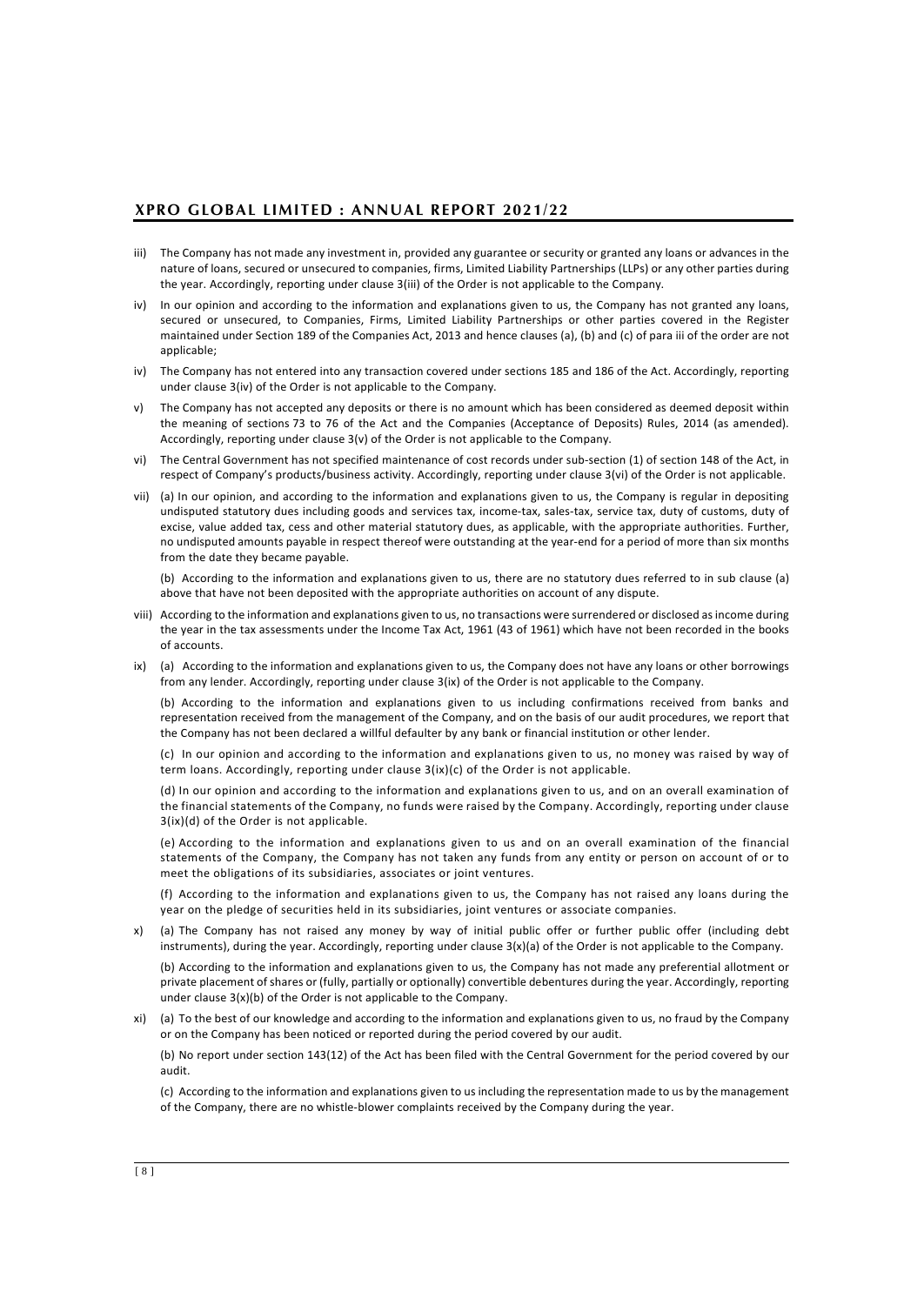- xii) The Company is not a Nidhi Company and the Nidhi Rules, 2014 are not applicable to it. Accordingly, reporting under clause 3(xii) of the Order is not applicable to the Company.
- xiii) The Company has not entered into any transactions with the related parties covered under Section 177 or Section 188 of the Act. Accordingly, reporting under clause 3(xiii) of the Order is not applicable to the Company.
- xiv) According to the information and explanations given to us, the Company is not required to have an internal audit system under section 138 of the Act and consequently, does not have an internal audit system. Accordingly, reporting under clause 3(xiv) of the Order is not applicable to the Company.
- xv) According to the information and explanation given to us, the Company has not entered into any non-cash transactions with its directors or persons connected with them and accordingly, provisions of section 192 of the Act are not applicable to the Company.
- xvi) The Company is not required to be registered under section 45-IA of the Reserve Bank of India Act, 1934. Accordingly, reporting under clause 3(xvi) of the Order is not applicable to the Company.
- xvii) The Company has not incurred any cash loss in the current as well as the immediately preceding financial year.
- xviii) There has been no resignation of the statutory auditors during the year. Accordingly, reporting under clause 3(xviii) of the Order is not applicable to the Company.
- xix) According to the information and explanations given to us and on the basis of the financial ratios, ageing and expected dates of realisation of financial assets and payment of financial liabilities, other information accompanying the standalone financial statements, our knowledge of the plans of the Board of Directors and management, we are of the opinion that no material uncertainty exists as on the date of the audit report that Company is capable of meeting its liabilities existing at the date of balance sheet as and when they fall due within a period of one year from the balance sheet date. We, however, state that this is not an assurance as to the future viability of the company. We further state that our reporting is based on the facts up to the date of the audit report and we neither give any guarantee nor any assurance that all liabilities falling due within a period of one year from the balance sheet date, will get discharged by the company as and when they fall due.
- xx) According to the information and explanations given to us, The Company does not fulfil the criteria as specified under section 135(1) of the Act read with the Companies (Corporate Social Responsibility Policy) Rules, 2014 and according, reporting under clause (xx) of the Order is not applicable to the Company.
- xxi) The reporting under clause (xxi) is not applicable in respect of audit of standalone financial statements of the Company. Accordingly, no comment has been included in respect of said clause under this report.

**For S.V. Kedia & Co.** Chartered Accountants *Firm Registration No.324122E* 

**Vineet Kedia**  *Proprietor*  Kolkata *Membership No.059660*  April 26, 2022 *UDIN: 22059660AICFLY3475* 

#### **Annexure "II"**

**Independent Auditors' Report on the Internal Financial Controls Over Financial Reporting under Clause (i) of Sub-section 3 of Section 143 of the Companies Act, 2013 ("the Act")**

We have audited the internal financial controls over financial reporting of Xpro Global Limited ("the Company") as of March 31, 2022 in conjunction with our audit of the financial statements of the Company for the year ended on that date.

#### **Management's Responsibility for Internal Financial Controls**

The Company's management is responsible for establishing and maintaining internal financial controls based on the internal control over financial reporting criteria established by the Company considering the essential components of internal control stated in the Guidance Note on Audit of Internal Financial Controls Over Financial Reporting issued by the Institute of Chartered Accountants of India. These responsibilities include the design, implementation and maintenance of adequate internal financial controls that were operating effectively for ensuring the orderly and efficient conduct of its business, including adherence to company's policies, the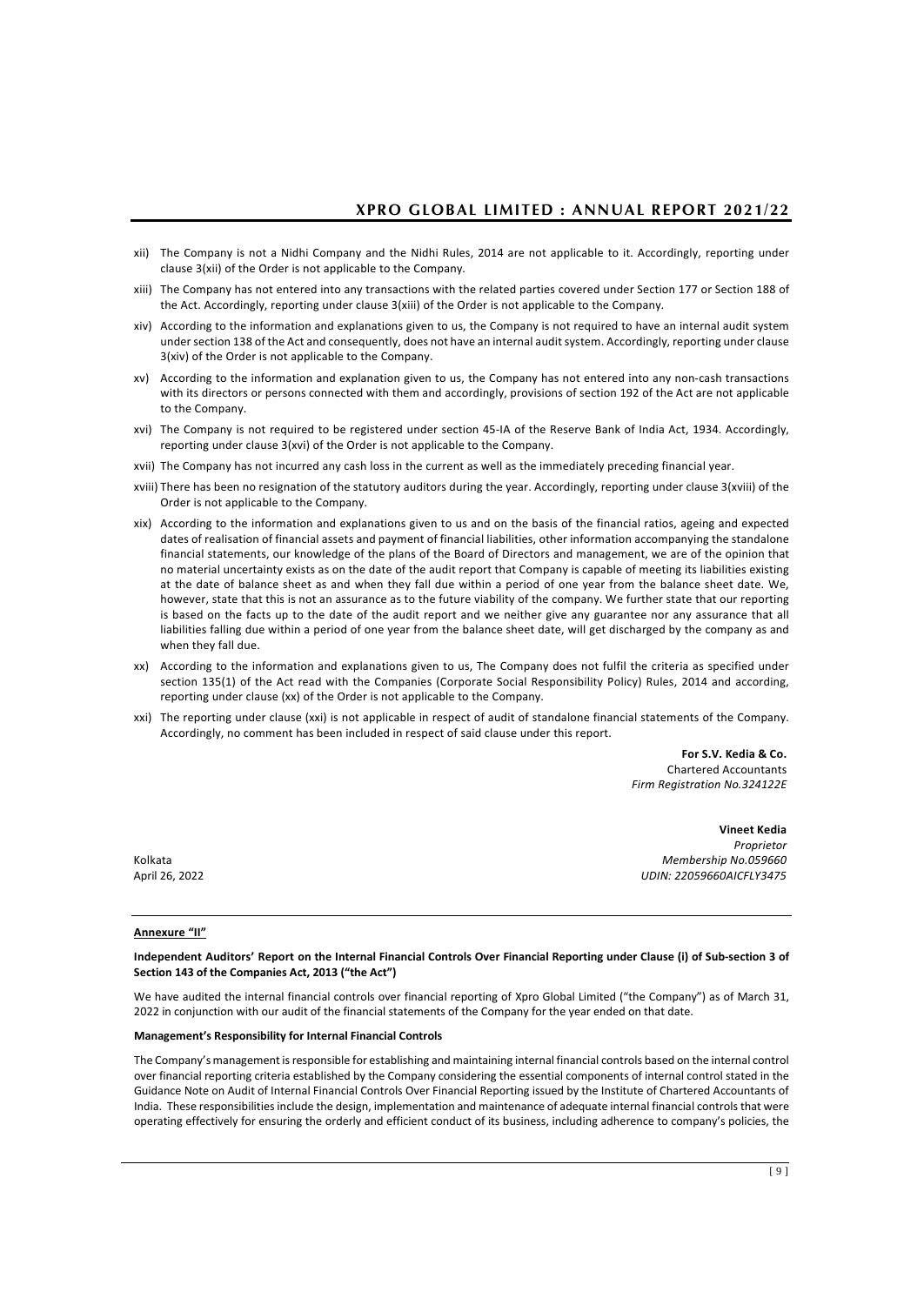safeguarding of its assets, the prevention and detection of frauds and errors, the accuracy and completeness of the accounting records, and the timely preparation of reliable financial information, as required under the Companies Act, 2013.

#### **Auditor's Responsibility**

Our responsibility is to express an opinion on the Company's internal financial controls over financial reporting based on our audit. We conducted our audit in accordance with the Guidance Note on Audit of Internal Financial Controls Over Financial Reporting (the "Guidance Note") issued by the Institute of Chartered Accountants of India and the Standards on Auditing prescribed under Section 143(10) of the Companies Act, 2013, to the extent applicable to an audit of internal financial controls. Those Standards and the Guidance Note require that we comply with ethical requirements and plan and perform the audit to obtain reasonable assurance about whether adequate internal financial controls over financial reporting was established and maintained and if such controls operated effectively in all material respects.

Our audit involves performing procedures to obtain audit evidence about the adequacy of the internal financial controls system over financial reporting and their operating effectiveness. Our audit of internal financial controls over financial reporting included obtaining an understanding of internal financial controls over financial reporting, assessing the risk that a material weakness exists, and testing and evaluating the design and operating effectiveness of internal control based on the assessed risk. The procedures selected depend on the auditor's judgement, including the assessment of the risks of material misstatement of the financial statements, whether due to fraud or error.

We believe that the audit evidence we have obtained is sufficient and appropriate to provide a basis for our audit opinion on the Company's internal financial controls system over financial reporting.

#### **Meaning of Internal Financial Controls Over Financial Reporting**

A company's internal financial control over financial reporting is a process designed to provide reasonable assurance regarding the reliability of financial reporting and the preparation of financial statements for external purposes in accordance with generally accepted accounting principles. A company's internal financial control over financial reporting includes those policies and procedures that (1) pertain to the maintenance of records that, in reasonable detail, accurately and fairly reflect the transactions and dispositions of the assets of the company; (2) provide reasonable assurance that transactions are recorded as necessary to permit preparation of financial statements in accordance with generally accepted accounting principles, and that receipts and expenditures of the company are being made only in accordance with authorisations of management and directors of the company; and (3) provide reasonable assurance regarding prevention or timely detection of unauthorised acquisition, use, or disposition of the company's assets that could have a material effect on the financial statements.

#### **Inherent Limitations of Internal Financial Controls Over Financial Reporting**

Because of the inherent limitations of internal financial controls over financial reporting, including the possibility of collusion or improper management override of controls, material misstatements due to error or fraud may occur and not be detected. Also, projections of any evaluation of the internal financial control over financial reporting to future periods are subject to the risk that the internal financial control over financial reporting may become inadequate because of changes in conditions, or that the degree of compliance with the policies or procedures may deteriorate.

#### **Opinion**

In our opinion, to the best of our information and according to the explanations given to us, the Company has, in all material respects, an adequate internal financial controls system over financial reporting and such internal financial controls over financial reporting were operating effectively as at March 31, 2022, based on the internal control over financial reporting criteria established by the Company considering the essential components of internal control stated in the Guidance Note on Audit of Internal Financial Controls Over Financial Reporting issued by the Institute of Chartered Accountants of India.

> **For S.V. Kedia & Co.** Chartered Accountants *Firm Registration No.324122E*

**Vineet Kedia**  *Proprietor*  Kolkata *Membership No.059660*  April 26, 2022 *UDIN: 22059660AICFLY3475*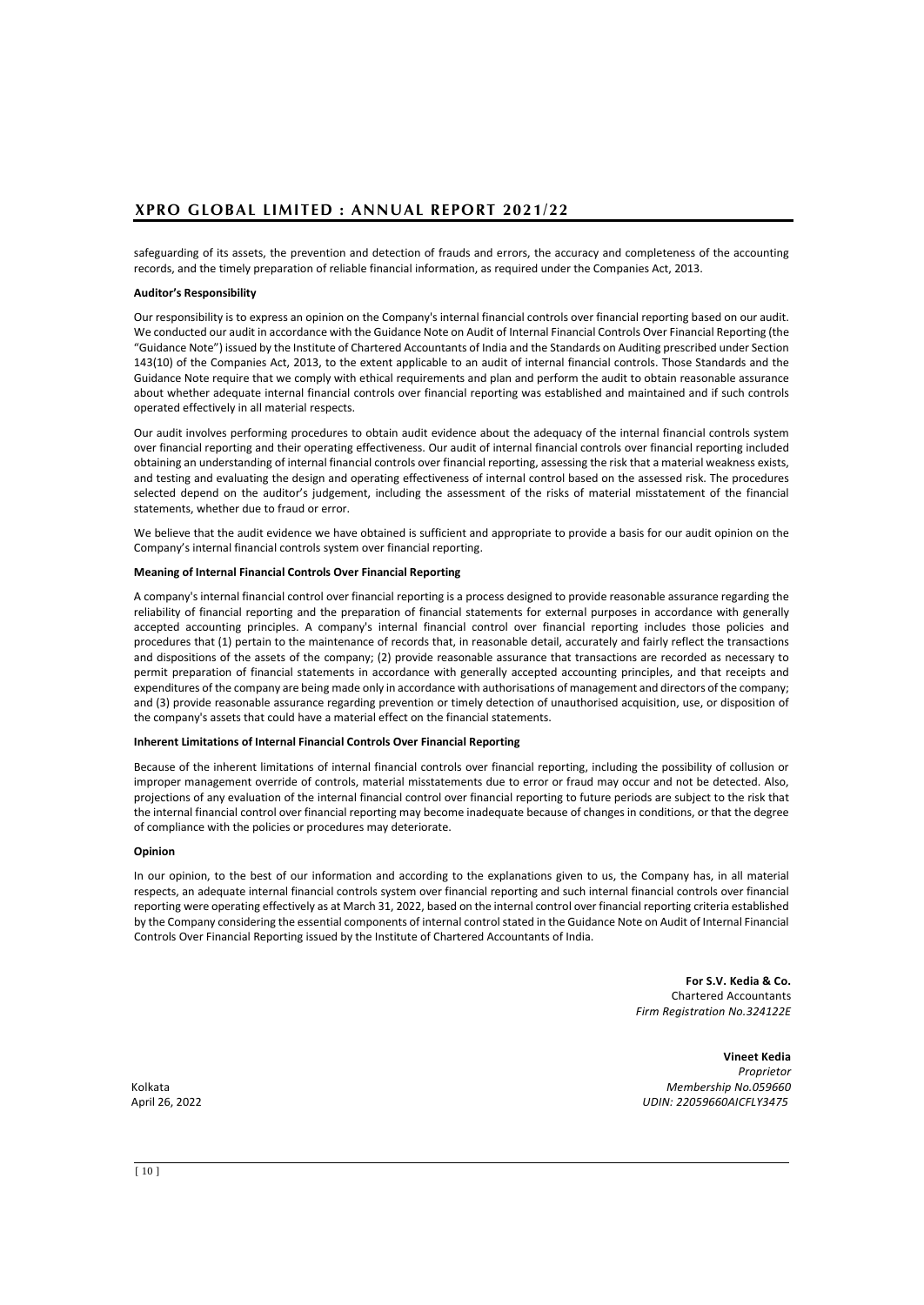### **BALANCE SHEET**

As at March 31, 2022

|                                     |          | As at          | As at          |
|-------------------------------------|----------|----------------|----------------|
|                                     |          | March 31, 2022 | March 31, 2021 |
|                                     | Note No. | Rs. in lacs    | Rs. in lacs    |
| <b>ASSETS</b>                       |          |                |                |
| <b>Current assets</b>               |          |                |                |
| a. Inventories                      | 4        | 0.07           | 0.07           |
| b. Financial assets                 |          |                |                |
| Cash and cash equivalents           | 5        | 5.35           | 9.72           |
| c. Other current assets             | 6        | 0.42           | 0.63           |
| <b>Total current assets</b>         |          | 5.84           | 10.42          |
| <b>Total Assets</b>                 |          | 5.84           | 10.42          |
| <b>EQUITY AND LIABILITIES</b>       |          |                |                |
| <b>Equity</b>                       |          |                |                |
| a. Equity Share Capital             | 7        | 52.50          | 52.50          |
| b. Other Equity                     | 8        | (50.38)        | (50.49)        |
| <b>Total equity</b>                 |          | 2.12           | 2.01           |
| <b>Liabilities</b>                  |          |                |                |
| <b>Current liabilities</b>          |          |                |                |
| a. Financial liabilities            |          |                |                |
| Trade payables                      | 9        | 3.00           | 7.15           |
| <b>Other financial liabilities</b>  | 10       | 0.67           | 1.21           |
| b. Provisions                       | 11       | 0.05           | 0.05           |
| <b>Total current liabilities</b>    |          | 3.72           | 8.41           |
| <b>Total liabilities</b>            |          | 3.72           | 8.41           |
| <b>Total equity and liabilities</b> |          | 5.84           | 10.42          |
|                                     |          |                |                |

The accompanying notes are an integral part of the financial statements

For **S. V. Kedia & Co.** Chartered Accountants *Firm Registration No.324122E* **Madhushree Birla**

**In terms of our report attached For and on behalf of the Board** 

**V K Agarwal C Bhaskar Vineet Kedia** *Chief Financial Officer Chief Financial Officer* 

*Proprietor Membership No.059660* Kolkata April 26, 2022

 $\overline{[11]}$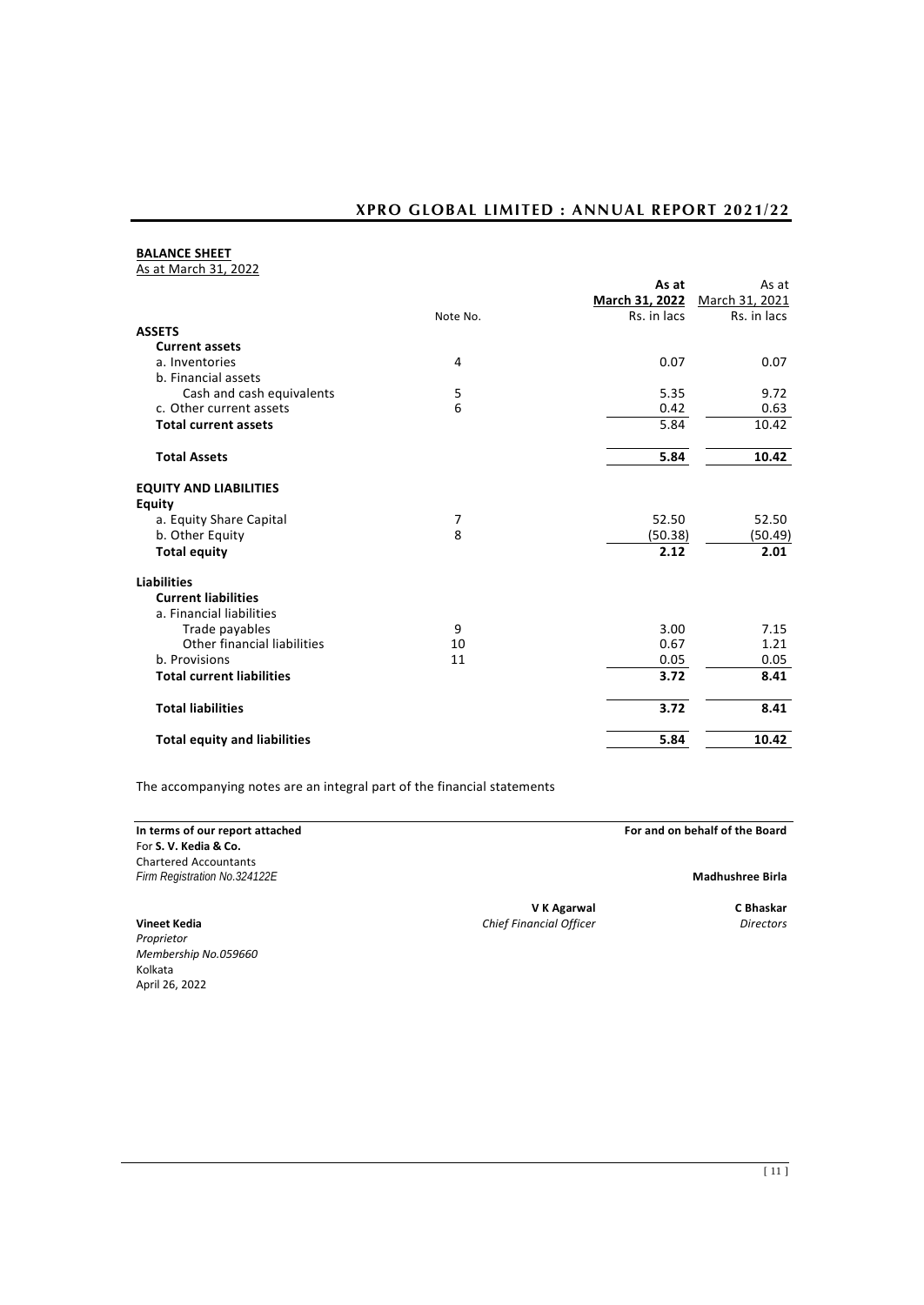| STATEMENT OF PROFIT AND LOSS<br>For the year ended March 31, 2022                    |          | Year ended<br>March 31, 2022 | Year ended<br>March 31, 2021 |
|--------------------------------------------------------------------------------------|----------|------------------------------|------------------------------|
|                                                                                      | Note No. | Rs. in lacs                  | Rs. in lacs                  |
| <b>INCOME</b>                                                                        |          |                              |                              |
| Other income                                                                         | 12       | 0.96                         | 1.36                         |
| Total                                                                                |          | 0.96                         | 1.36                         |
| <b>Expenses</b>                                                                      |          |                              |                              |
| Changes in inventories (of finished goods, stock-in-trade &<br>work-in-progress)     | 13       |                              | 0.04                         |
| <b>Finance Costs</b>                                                                 | 14       |                              |                              |
| Other expenses                                                                       | 15       | 0.85                         | 1.03                         |
| Total                                                                                |          | 0.85                         | 1.07                         |
| <b>Profit before tax</b><br>Tax expense                                              |          | 0.11                         | 0.29                         |
| <b>Current Tax</b>                                                                   |          |                              | 0.05                         |
| Total                                                                                |          |                              | 0.05                         |
| Profit for the year                                                                  |          | 0.11                         | 0.24                         |
| Other comprehensive income/(loss)                                                    |          |                              |                              |
| Total comprehensive income for the year                                              |          | 0.11                         | 0.24                         |
| Earnings per equity share (Face Value of Rs.10/- each)                               | 19       |                              |                              |
| - Basic & Diluted (Rs.)                                                              |          | 0.02                         | 0.05                         |
| Number of shares used in computing earnings per share<br>- Nominal value: Rs.10 each |          | 5,25,000                     | 5,25,000                     |

The accompanying notes are an integral part of the financial statements

**In terms of our report attached For and on behalf of the Board**  For **S. V. Kedia & Co.** Chartered Accountants *Firm Registration No.324122E* **Madhushree Birla**

**V K Agarwal C Bhaskar**

**Vineet Kedia** *Chief Financial Officer Directors Proprietor Membership No.059660* Kolkata April 26, 2022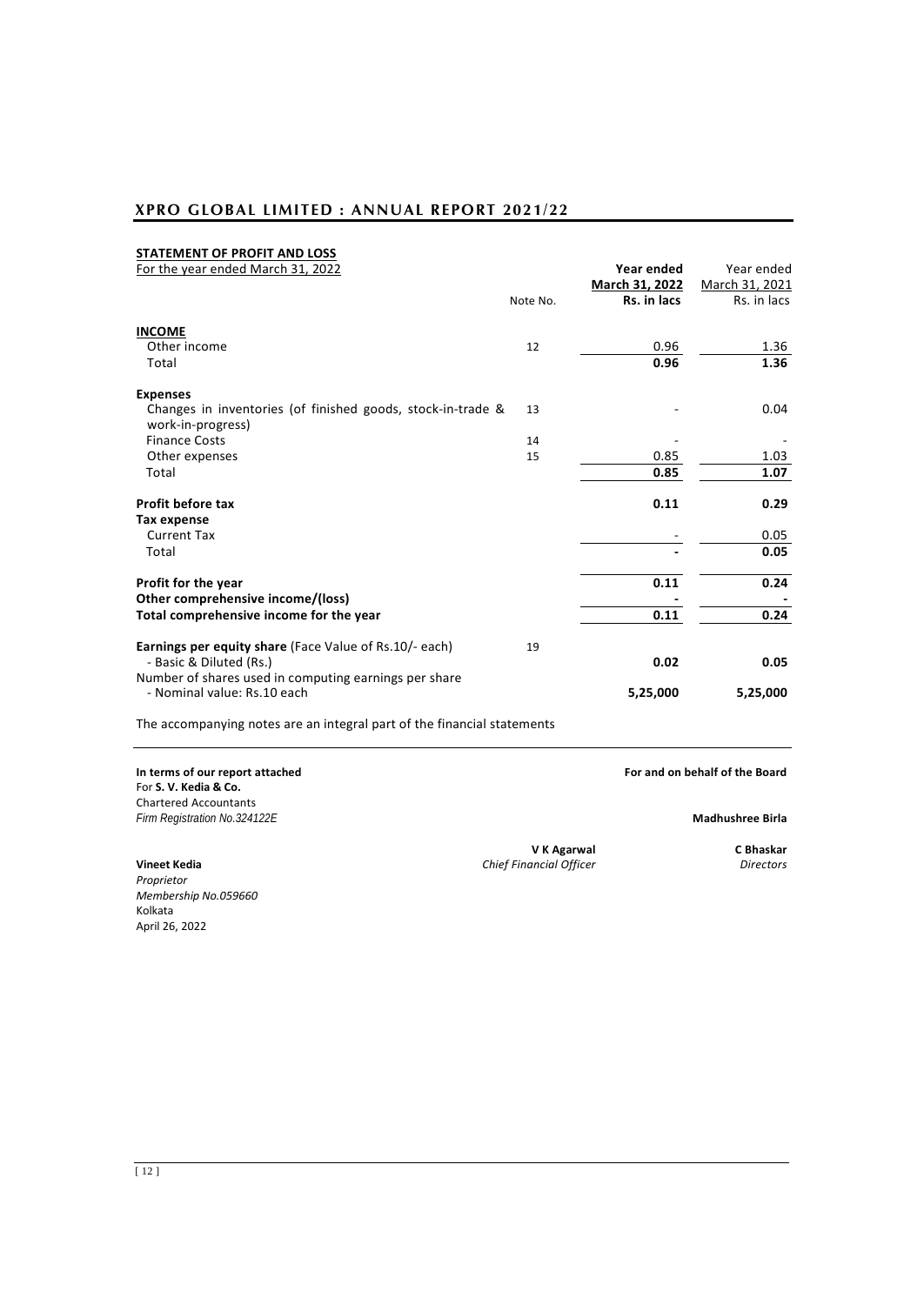### **CASH FLOW STATEMENT**

For the year ended March 31, 2022

|    |                                                                 | Year ended<br>March 31, 2022<br>Rs. in lacs | Year ended<br>March 31, 2021<br>Rs. in lacs |
|----|-----------------------------------------------------------------|---------------------------------------------|---------------------------------------------|
| А. | <b>Cash flow from Operating Activities</b>                      |                                             |                                             |
|    | Net Profit/(Loss) before tax                                    | 0.11                                        | 0.29                                        |
|    | Adjusted for:                                                   |                                             |                                             |
|    | Finance costs                                                   |                                             |                                             |
|    | Interest income                                                 | (0.25)                                      | (0.56)                                      |
|    | <b>Operating Profit/(Loss) before Working Capital changes</b>   | (0.14)                                      | (0.27)                                      |
|    | Adjusted for:                                                   |                                             |                                             |
|    | Decrease in Trade and other Receivables                         | 0.21                                        | 1.24                                        |
|    | Decrease in Inventories                                         |                                             | 0.04                                        |
|    | Decrease in Trade payables and other liabilities                | (4.69)                                      | (5.68)                                      |
|    | <b>Direct Taxes</b>                                             |                                             | (0.05)                                      |
|    | <b>Net Cash Flow from Operating activities</b>                  | (4.62)                                      | (4.72)                                      |
| В. | <b>Cash flow from Investing Activities</b>                      |                                             |                                             |
|    | <b>Interest Received</b>                                        | 0.25                                        | 0.56                                        |
|    | <b>Net Cash Flow from Investing Activities</b>                  | 0.25                                        | 0.56                                        |
| C. | <b>Cash flow from Financing Activities</b>                      |                                             |                                             |
|    | Finance costs                                                   |                                             |                                             |
|    | <b>Net Cash Flow from Financing Activities</b>                  |                                             |                                             |
|    | Net increase/(decrease) in Cash or Cash equivalents             | (4.37)                                      | (4.16)                                      |
|    | Cash and Cash Equivalents at the beginning of the year          | 9.72                                        | 13.88                                       |
|    | Cash and Cash Equivalents at the end of the year (refer note 5) | 5.35                                        | 9.72                                        |
|    |                                                                 |                                             |                                             |

Notes:

The Cash Flow Statement has been prepared as per the "indirect method" set out in Ind AS 7 on Statement of Cash Flow. The accompanying notes are an integral part of the financial statements

### **In terms of our report attached For and on behalf of the Board**  For **S. V. Kedia & Co.** Chartered Accountants *Firm Registration No.324122E* **Madhushree Birla**

**Vineet Kedia** *Chief Financial Officer Chief Financial Officer Proprietor Membership No.059660* Kolkata April 26, 2022

**V K Agarwal C Bhaskar**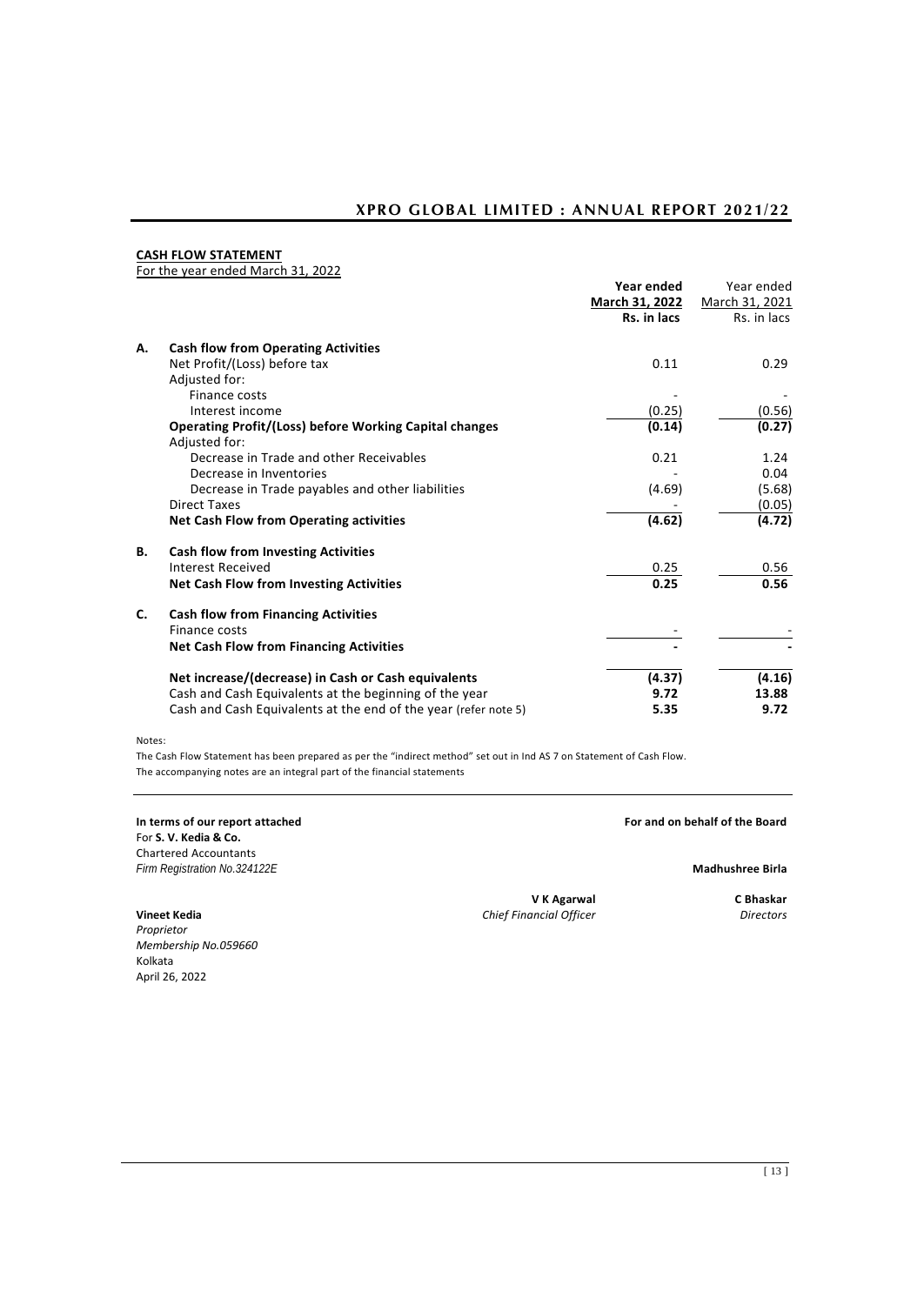### **STATEMENT OF CHANGES IN EQUITY**

For the year ended March 31, 2022

### **A. Equity Share Capital** *(Note 7)* Rs. in lacs Particulars Number of Shares Number of Shares Number of Shares Number of Shares Number of Shares Number of Shares Number of Shares Number of Shares Number of Shares Number of Shares Number of Shares Number of Shares Number  $\frac{\text{shares}}{10,00,000}$  Amount **Balance as at March 31, 2020** Changes in equity share capital during the year and the state of the state of the state of the Balance as at March 31, 2021  $\overline{52.50}$ **Balance as at March 31, 2021** changes in equity share capital during the year and the state of the state of the state of the Balance as at March 31, 2022 and the year and the state of the state of the Balance as at March 31, 2022 and the state of the s **Balance as at March 31, 2022 B. Other Equity**  *(Note 8)* Rs. in lacs Other

| Balance as at March 31, 2022                   | (50.38)  |               | (50.38) |
|------------------------------------------------|----------|---------------|---------|
| Other comprehensive income/(loss) for the year |          |               |         |
| Profit/(loss) for the year                     | 0.11     |               | 0.11    |
| Balance as at April 1, 2021                    | (50.49)  |               | (50.49) |
| Other comprehensive income/(loss) for the year |          |               |         |
| Profit/(loss) for the year                     | 0.24     |               | 0.24    |
| Balance as at April 1, 2020                    | (50.73)  |               | (50.73) |
|                                                | Earnings | Income        | Total   |
| Particulars                                    | Retained | comprehensive |         |
|                                                |          | Uther         |         |

**In terms of our report attached For and on behalf of the Board**  For **S. V. Kedia & Co.** Chartered Accountants *Firm Registration No.324122E* **Madhushree Birla**

**V K Agarwal C Bhaskar Vineet Kedia** *Chief Financial Officer Directors*

*Proprietor Membership No.059660* Kolkata April 26, 2022

 $[14]$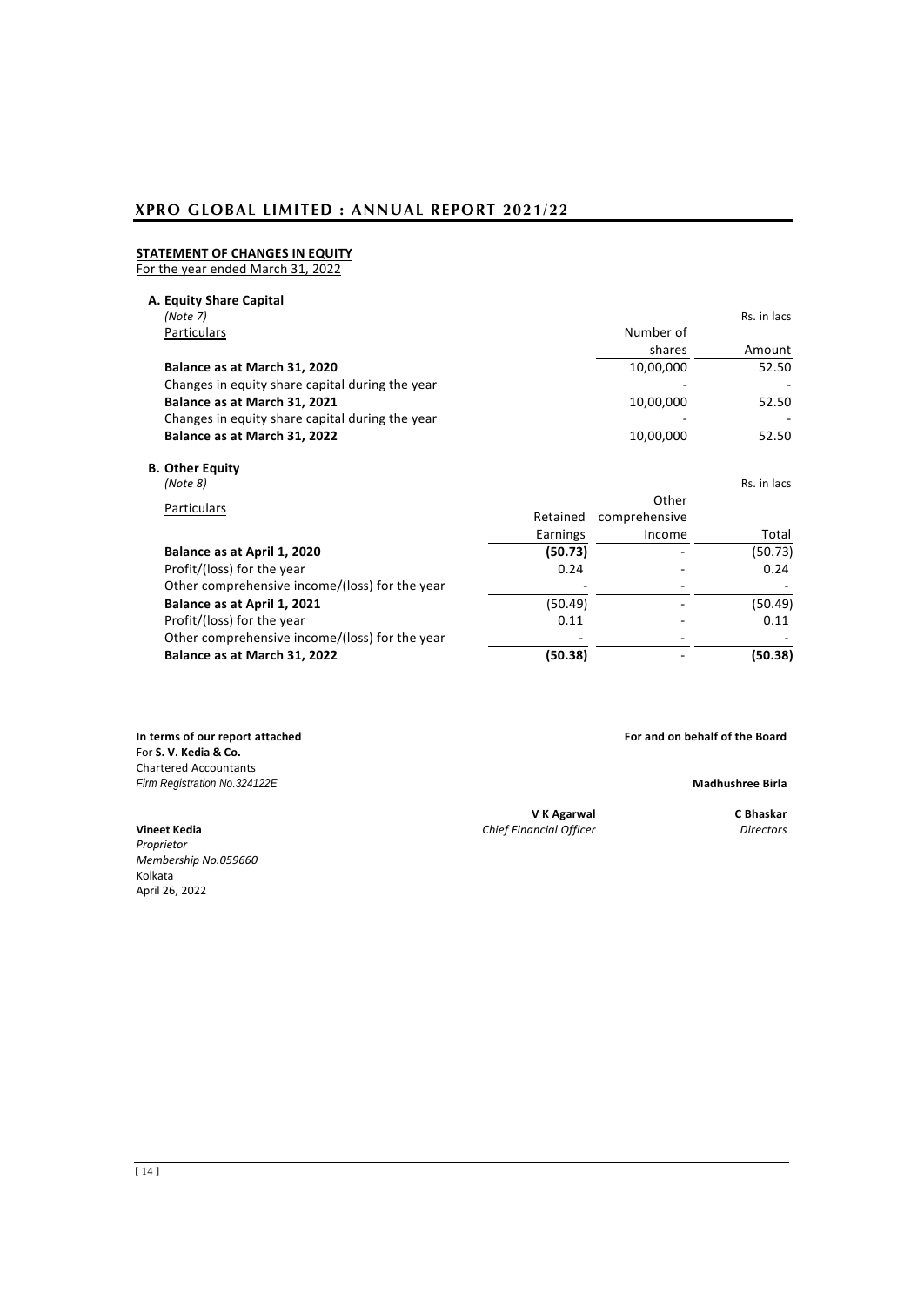#### **Notes forming part of the Financial Statements**

#### **1. Company Information:**

Xpro Global Limited ("the Company") is a public company incorporated on April 10, 2001 under the Companies Act, 1956; domiciled in India, its registered office is located at "Birla Building", 2<sup>nd</sup> Floor, 9/1, R N Mukherjee Road, Kolkata 700 001. The Company is a wholly owned subsidiary of Xpro India Limited, a listed public company incorporated in India. At present, the principal activity of the Company is general trade.

#### **2. Basis for Preparation:**

#### **a. Statement of compliance**

These financial statements have been prepared in accordance with the Indian Accounting Standards ('Ind AS') notified under the Companies (Indian Accounting Standards) Rules, 2015 read with Section 133 of the Companies Act, 2013. Financial statements for the year ended March 31, 2018 are the first to have been prepared in accordance with Ind AS.

These financial statements of the Company for the year ended March 31, 2022, were authorized for issue by the Board of Directors on April 26, 2022.

### **b. Basis of measurement**

These financial statements have been prepared on a historical cost basis except for (a) certain financial instruments that are measured at fair values at the end of each reporting period and (b) net defined benefit assets/liability measured at fair value of planned assets less present value of defined benefit obligations. The methods used to measure fair values are discussed further in notes to financial statements.

#### **c. Functional and presentation currency**

The financial statements of the Company are presented in Indian Rupees (Rs.), which is also its functional currency. All financial amounts disclosed in the financial statements and notes have been rounded to the nearest lakh (upto two decimals), unless stated otherwise.

#### **d. Current and non-current classification**

The Company presents assets and liabilities in the balance sheet based on current/non-current classification. An asset is treated as current when it is:

- i) Expected to be realised or intended to be sold or consumed in normal operating cycle;
- ii) Held primarily for the purpose of trading;
- iii) Expected to be realised within twelve months after the reporting period; or
- iv) Cash or cash equivalent unless restricted from being exchanged or used to settle a liability for at least twelve months after the reporting period.
- Current assets include current portion of non-current financial assets.

All other assets are classified as non-current.

bility is current when:

- i) It is expected to be settled in normal operating cycle;
- ii) It is held primarily for the purpose of trading;
- iii) It is due to be settled within twelve months after the reporting period;

iv) There is no unconditional right to defer settlement of the liability for at least twelve months after the reporting period. Current liabilities include current portion of non-current financial liabilities.

All other liabilities are classified as non-current.

Deferred tax assets/liabilities are classified as non-current.

### **Operating Cycle**

Operating cycle is the time between the acquisition of assets for processing and their realisation in cash or cash equivalents. The Company has identified a period of twelve months as its operating cycle.

#### **e. Fair Value Measurements**

The Company measures financial instruments at fair value which is the price that would be received to sell an asset or transfer a liability in an orderly transaction between market participants at the measurement date. The fair value measurement is based on the presumption that the transaction takes place either in the principal market for the asset or liability or in the absence of a principal market in the most advantageous market for the asset or liability.

All assets and liabilities for which fair value is measured or disclosed in the financial statements are categorised within the fair value hierarchy based on the lowest level input that is significant to the fair value measurement as follows: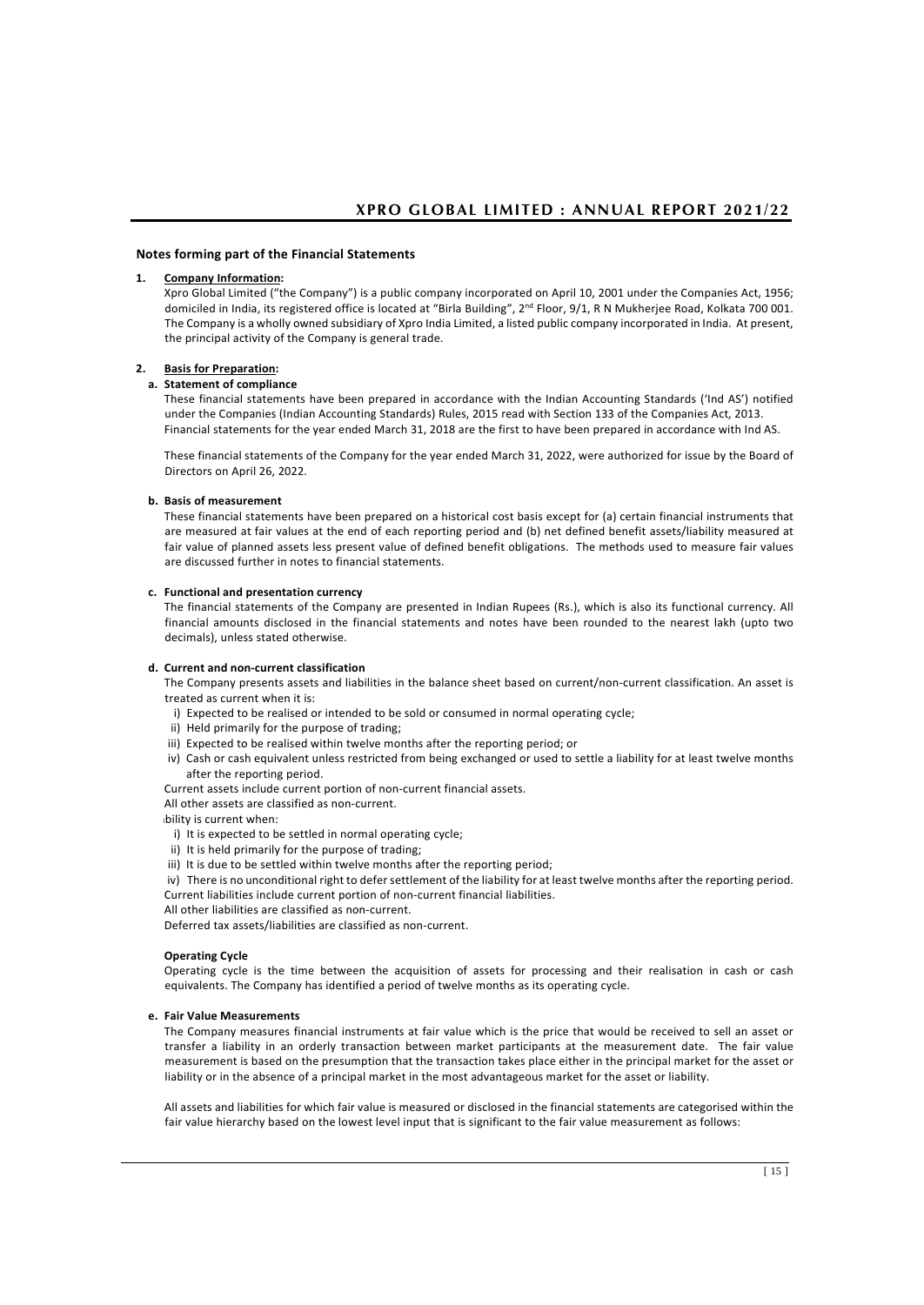- − Level 1: Quoted prices (unadjusted) in active markets for identical assets or liabilities;
- − Level 2: Inputs other than quoted prices, included in Level, 1 that are directly or indirectly observable for the asset or liability;
- − Level 3: Inputs for the asset or liability that are not based on observable market data (unobservable inputs).

The Company uses valuation techniques that are appropriate in the circumstances and for which sufficient data are available to measure fair value, maximising the use of relevant observable inputs and minimising the use of unobservable inputs. For assets and liabilities that are recognised in the balance sheet on a recurring basis, the Company determines whether transfers have occurred between levels in the hierarchy by re-assessing categorisation (based on the lowest level input that is significant to the fair value measurement as a whole) at the end of each reporting period.

For the purpose of fair value disclosures, the Company has determined classes of assets and liabilities on the basis of the nature, characteristics and risks of the asset or liability and the level of the fair value hierarchy as explained above. The Company recognises transfer between levels of the fair value hierarchy at the end of the reporting period during which the change has occurred.

Further information about the assumptions made in measuring fair values is included in Note 3(k) - Financial Instruments.

#### **3. Significant accounting policies:**

A summary of the significant accounting policies applied in the preparation of the financial statements are as given below. These accounting policies have been applied consistently to all periods presented in the standalone financial statements.

#### **a. Borrowing Costs**

Borrowing costs include interest, amortisation of ancillary costs incurred in connection with the arrangement of borrowings and exchange differences arising from foreign currency borrowings to the extent they are regarded as an adjustment to the interest cost. Borrowing costs, if any, directly attributable to the acquisition, construction or production of an asset that necessarily takes a substantial period of time to get ready for its intended use or sale are capitalized, if any. Capitalisation of borrowing costs ceases when substantially all the activities necessary to prepare the qualifying assets for their intended uses are complete. Income earned on temporary investment of the borrowings pending their expenditure on the qualifying assets is deducted from the borrowing costs eligible for capitalisation. All other borrowing costs are recognised as an expense in the year in which they are incurred.

#### **b. Inventories**

Inventories are valued at the lower of cost and net realisable value after providing for obsolescence and other losses wherever considered necessary. Cost of inventories comprises of cost of purchase, cost of conversion and other costs incurred in bringing the inventories to their present location and condition and is determined on a FIFO basis. The cost of purchase consists of the purchase price including duties & taxes other than those subsequently recoverable by the enterprise from the taxing authorities, freight inwards and other expenditure directly attributable for its acquisition. Stock in Transit is valued at lower of cost and net realisable value. Scrap is valued at estimated net realisable value.

Net realisable value is the estimated selling price in the ordinary course of business, less estimated costs of completion and the estimated costs necessary to make the sale. The comparison of cost and net realisable value is made on an itemby-item basis.

#### **c. Provisions, Contingent Liabilities, Contingent assets and Commitments**

A provision is recognised if, as a result of a past event, the Company has a present legal or constructive obligation that can be estimated reliably, and it is probable that an outflow of economic benefits will be required to settle the obligation. If the effect of the time value of money is material, provisions are determined by discounting the expected future cash flows at a pre-tax rate that reflects current market assessments of the time value of money and the risks specific to the liability. When discounting is used, the increase in the provision due to the passage of time is recognised as a finance cost. The amount recognised as a provision is the best estimate of the consideration required to settle the present obligation at reporting date, taking into account the risks and uncertainties surrounding the obligation.

When some or all of the economic benefits required to settle a provision are expected to be recovered from a third party, the receivable is recognised as an asset if it is virtually certain that reimbursement will be received and the amount of the receivable can be measured reliably. The expense relating to a provision is presented in the statement of profit and loss net of any reimbursement.

Contingent liabilities are possible obligations that arise from past events and whose existence will only be confirmed by the occurrence or non-occurrence of one or more future events not wholly within the control of the Company. Where it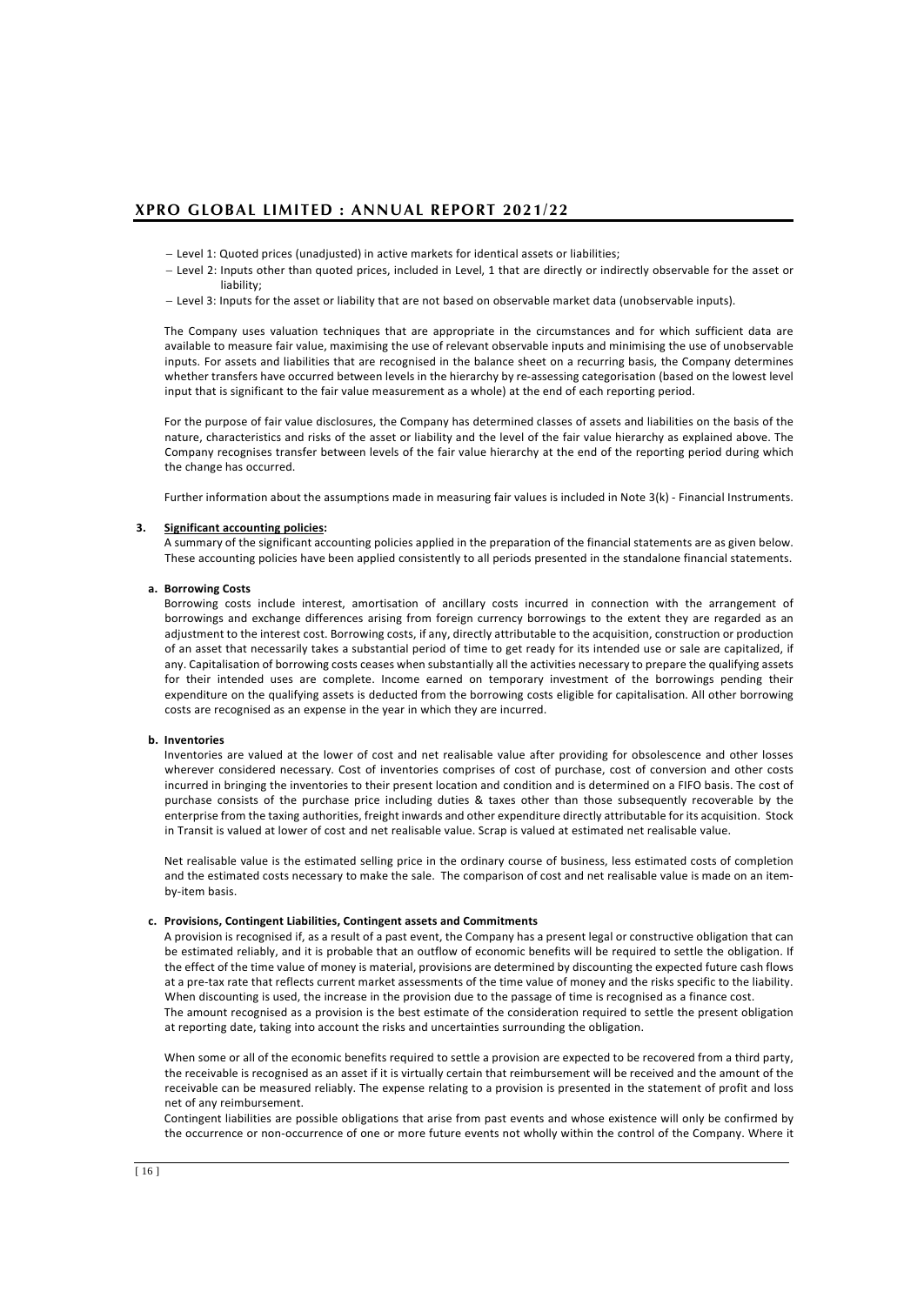is not probable that an outflow of economic benefits will be required, or the amount cannot be estimated reliably, the obligation is disclosed as a contingent liability, unless the probability of outflow of economic benefits is remote. Contingent liabilities are disclosed on the basis of judgment of the management/independent experts. These are reviewed at each balance sheet date and are adjusted to reflect the current management estimate.

Contingent Assets are neither recognised nor disclosed in the financial statements.

#### **d. Cash and cash equivalents**

Cash and cash equivalents in the balance sheet comprise cash at banks and on hand and short-term deposits with an original maturity of three months or less, which are subject to an insignificant risk of changes in value.

#### **e. Foreign currency transactions and translations**

In preparing the financial statements of the Company, the transactions in currencies other than the entity's functional currency (INR) are recognized at the rates of exchange prevailing at the dates of the transactions. At the end of each reporting period, monetary items denominated in foreign currencies are retranslated at the rate prevailing at that date. Exchange differences arising on monetary items are recognized in profit or loss in the period in which they arise.

#### **f. Revenue recognition**

**Sale of Goods**: Revenue from sale of goods is recognised when the significant risks and rewards of ownership of the goods have been transferred to the customer, and no significant uncertainty exists regarding the amount of the consideration that will be derived from the sale of goods. Revenue from the sale of goods is measured at the fair value of the consideration received or receivable, net of returns and allowances, related discounts and claims. It excludes Goods and Services Tax, value added tax/sales tax and Excise Duty. The above mentioned factors coincides with dispatch of goods from the factory/storage area and port (in case of exports).

**Sale of Services**: Revenue from job work services and management consultancy services are recognized based on the services rendered in accordance with the terms of contracts.

**Dividend Income**: Dividend Income is recognized when the Company's right to receive is established which generally occurs when the shareholders approve the dividend.

**Interest Income**: Interest income from a financial asset is recognized when it is probable that the economic benefit will flow to the Company and the amount of income can be measured reliably. Interest income is accrued on a time basis, by reference to the principal outstanding and the interest rate applicable, which is the rate that exactly discounts estimated future cash receipts through the expected life of the financial asset to that asset's net carrying amount on initial recognition.

**Other Incomes**: Interest income is recognised, when no significant uncertainty as to measurability or collectability exists, on a time proportion basis taking into account the amount outstanding and the applicable interest rate, using the effective interest rate method (EIR).

#### **g. Employee Benefits**

Employee benefits include compensated absences, while other benefits including PF, and ESI are not yet applicable

#### **Short-term employee benefits:**

The undiscounted amount of short-term employee benefits expected to be paid in exchange for the services rendered by employees are recognized during the year when the employees render the service.

#### **h. Leases**

Leases in which a significant portion of the risks and rewards of ownership are not transferred to the Company as lessee are classified as operating lease. Rental expense from operating lease is generally recognized on a straight line basis over the term of the relevant lease. Where the rentals are structured solely to increase in line with expected general inflation to compensate for the lessors expected inflationary cost increase, such increases are recognized in the year in which such benefits accrue. Initial direct costs incurred specifically for an operating lease are deferred and charged to the Statement of Profit and Loss over the lease term.

#### **i. Income tax**

Income tax expense comprises current tax, which is the expected tax payable on the taxable income for the year, using tax rates enacted or substantively enacted and as applicable at the reporting date, and any adjustment to tax payable in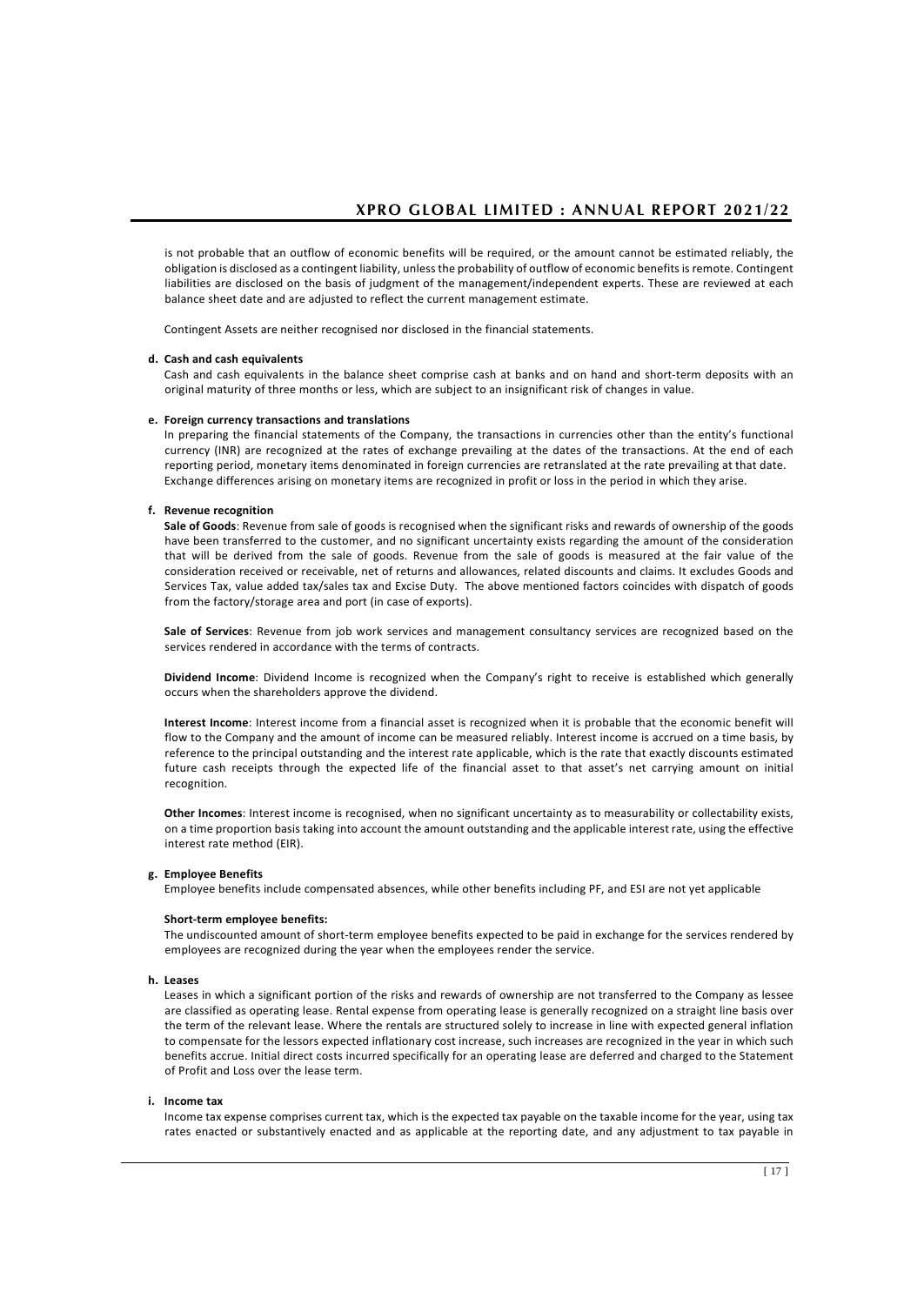respect of previous years. Current tax expense is recognised in profit or loss except to the extent that it relates to items recognised directly in other comprehensive income or equity, in which case it is recognised in other comprehensive income or equity.

#### **j. Earnings per share**

Basic earnings per share is computed by dividing the net profit or loss for the year attributable to equity shareholders of the Company by the weighted average number of equity shares outstanding during the financial year. The Company did not have any potential dilutive securities in any period presented.

#### **k. Financial instruments**

A financial instrument is any contract that gives rise to a financial asset of one entity and a financial liability or equity instrument of another entity.

#### **1. Financial assets**

#### **Initial recognition and measurement**

All financial assets are recognised initially at fair value plus, in the case of financial assets not recorded at fair value through profit or loss, transaction costs that are attributable to the acquisition or issue of the financial asset.

#### **Subsequent measurement:**

#### **Debt instruments at amortised cost**

A 'debt instrument' is measured at the amortised cost if the asset is held within a business model whose objective is to hold assets for collecting contractual cash flows, and contractual terms of the asset give rise on specified dates to cash flows that are solely payments of principal and interest (SPPI) on the principal amount outstanding.

After initial measurement, such financial assets are subsequently measured at amortised cost using the EIR method. Amortised cost is calculated by taking into account any discount or premium on acquisition and fees or costs that are an integral part of the EIR. The EIR amortisation is included in finance income in the statement of profit and loss. The losses arising from impairment are recognised in the statement of profit and loss. This category generally applies to trade and other receivables.

#### **Derecognition**

The Company derecognizes a financial asset when the contractual rights to the cash flows from the asset expire, or when it transfers the financial asset and substantially all the risks and rewards of ownership of the asset to another party. If the Company neither transfers nor retains substantially all the risks and rewards of ownership and continues to control the transferred asset, the Company recognizes its retained interest in the asset.

On derecognition of financial asset in its entirety, the difference between the asset's carrying amount and the sum of the consideration received and receivable is recognized in the profit or loss on disposal of that financial asset.

#### **Impairment of financial assets**

In accordance with Ind AS 109, the Company applies expected credit loss (ECL) model for measurement and recognition of impairment loss on the following financial assets and credit risk exposure:

(a) Financial assets that are debt instruments, and are measured at amortised cost e.g., loans, debt securities, deposits, trade receivables and bank balance.

(b) Trade receivables under Ind AS 18.

For recognition of impairment loss on other financial assets and risk exposure, the Company determines whether there has been a significant increase in the credit risk since initial recognition. If credit risk has not increased significantly, 12 month ECL is used to provide for impairment loss. However, if credit risk has increased significantly, lifetime ECL is used. If, in a subsequent period, credit quality of the instrument improves such that there is no longer a significant increase in credit risk since initial recognition, then the entity reverts to recognising impairment loss allowance based on 12 month ECL.

#### **2. Financial liabilities**

#### **Initial recognition and measurement**

Financial liabilities are classified, at initial recognition, as financial liabilities at fair value through profit or loss, loans and borrowings, payables, or as derivatives designated as hedging instruments in an effective hedge, as appropriate. All financial liabilities are recognised initially at fair value and, in the case of borrowings and payables, net of directly attributable transaction costs. The Company's financial liabilities include trade and other payables, borrowings and derivative financial instruments.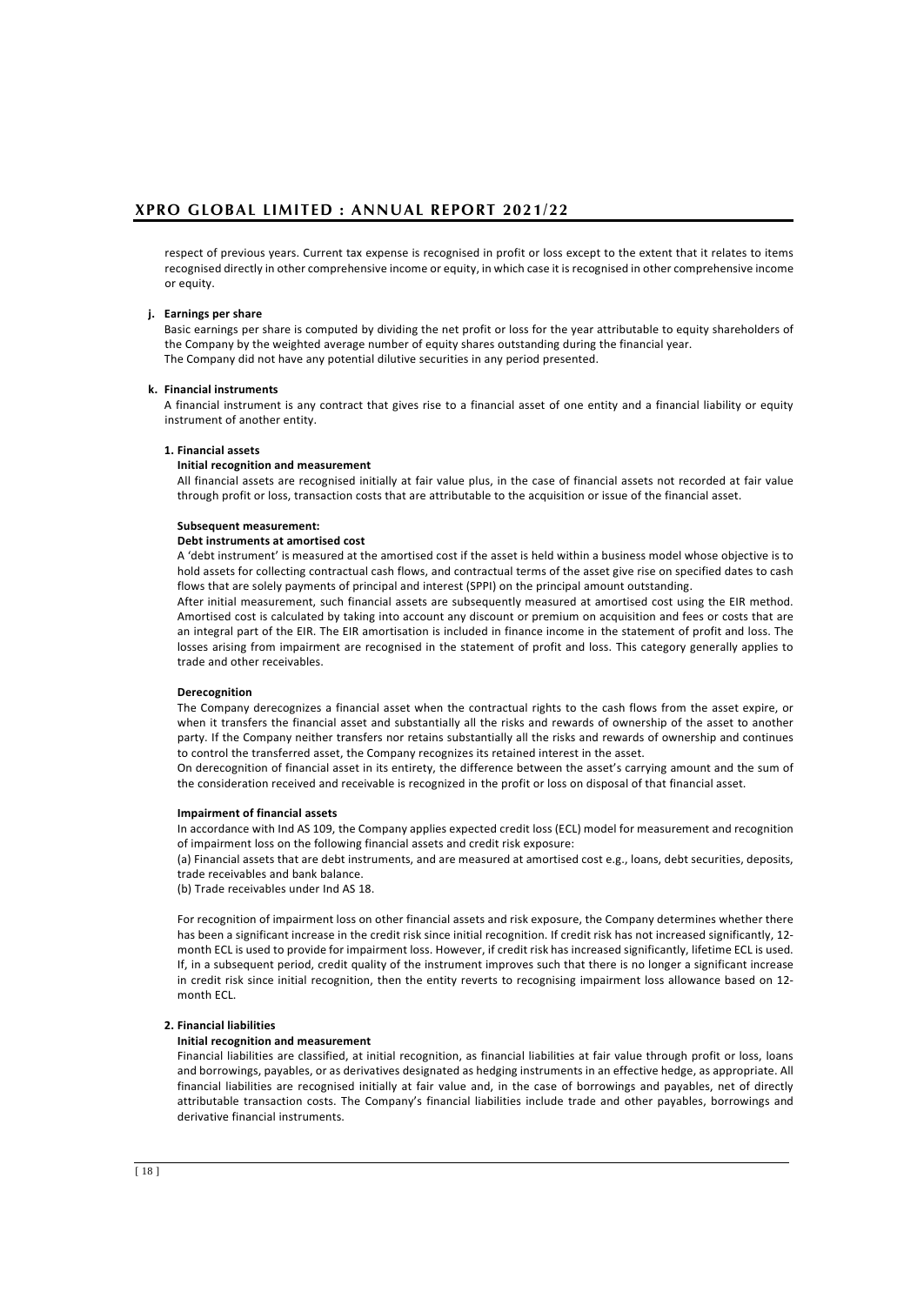#### **Subsequent measurement**

The measurement of financial liabilities depends on their classification, as described below:

#### **Financial liabilities at amortised cost**

After initial measurement, such financial liabilities are subsequently measured at amortised cost using the EIR method. Gains and losses are recognised in profit or loss when the liabilities are derecognised as well as through the EIR amortisation process. Amortised cost is calculated by taking into account any discount or premium on acquisition and fees or costs that are an integral part of the EIR. The EIR amortisation is included in finance costs in the profit or loss. This category generally applies to borrowings, trade payables and other contractual liabilities.

#### **Derecognition**

A financial liability is derecognised when the obligation under the liability is discharged or cancelled or expires. When an existing financial liability is replaced by another from the same lender on substantially different terms, or the terms of an existing liability are substantially modified, such an exchange or modification is treated as the derecognition of the original liability and the recognition of a new liability. The difference in the respective carrying amounts is recognised in the statement of profit and loss.

#### **3. Offsetting**

Financial assets and liabilities are offset and the net amount is reported in the balance sheet where there is a legally enforceable right to offset the recognised amounts and there is an intention to settle on a net basis or realise the asset and settle the liability simultaneously. The legally enforceable right must not be contingent on future events and must be enforceable in the normal course of business and in the event of default, insolvency or bankruptcy of the Company or the counterparty.

#### **l. Use of estimates and management judgements**

The presentation of the financial statements are in conformity with the Ind AS which requires the management to make estimates, judgments and assumptions that affect the reported amounts of assets and liabilities, revenues and expenses and disclosure of contingent liabilities. Such estimates and assumptions are based on management's evaluation of relevant facts and circumstances as on the date of financial statements. The actual outcome may differ from these estimates. Estimates and underlying assumptions are reviewed on an ongoing basis. Revisions to the accounting estimates are recognized in the period in which the estimates are revised and in any future periods affected.

#### **4. INVENTORIES**

|    |                                                      |       |                | (Rs.in lacs)                  |
|----|------------------------------------------------------|-------|----------------|-------------------------------|
|    | <b>Particulars</b>                                   |       | As at          | As at                         |
|    |                                                      |       |                | March 31, 2022 March 31, 2021 |
|    | Inventories (lower of cost and net realizable value) |       |                |                               |
|    | <b>Finished Goods</b>                                |       | 0.07           | 0.07                          |
|    |                                                      | Total | 0.07           | 0.07                          |
| 5. | <b>CASH AND CASH EQUIVALENTS</b>                     |       |                |                               |
|    |                                                      |       |                | (Rs.in lacs)                  |
|    | Particulars                                          |       | As at          | As at                         |
|    |                                                      |       | March 31, 2022 | March 31, 2021                |
|    | <b>Balances with Banks in Current Account</b>        |       | 5.15           | 2.02                          |
|    | <b>Fixed Deposit Accounts</b>                        |       |                | 7.50                          |
|    | Cash on Hand                                         |       | 0.20           | 0.20                          |
|    |                                                      | Total | 5.35           | 9.72                          |
| 6. | <b>OTHER CURRENT ASSETS</b>                          |       |                |                               |
|    |                                                      |       |                | (Rs.in lacs)                  |
|    | Particulars                                          |       | As at          | As at                         |
|    |                                                      |       | March 31, 2022 | March 31, 2021                |
|    | Balances with Customs, Central Excise and Central    |       |                |                               |
|    | Sales Tax, GST and Income Tax                        |       | 0.42           | 0.49                          |
|    | <b>Others</b>                                        |       |                | 0.14                          |
|    |                                                      | Total | 0.42           | 0.63                          |
|    |                                                      |       |                |                               |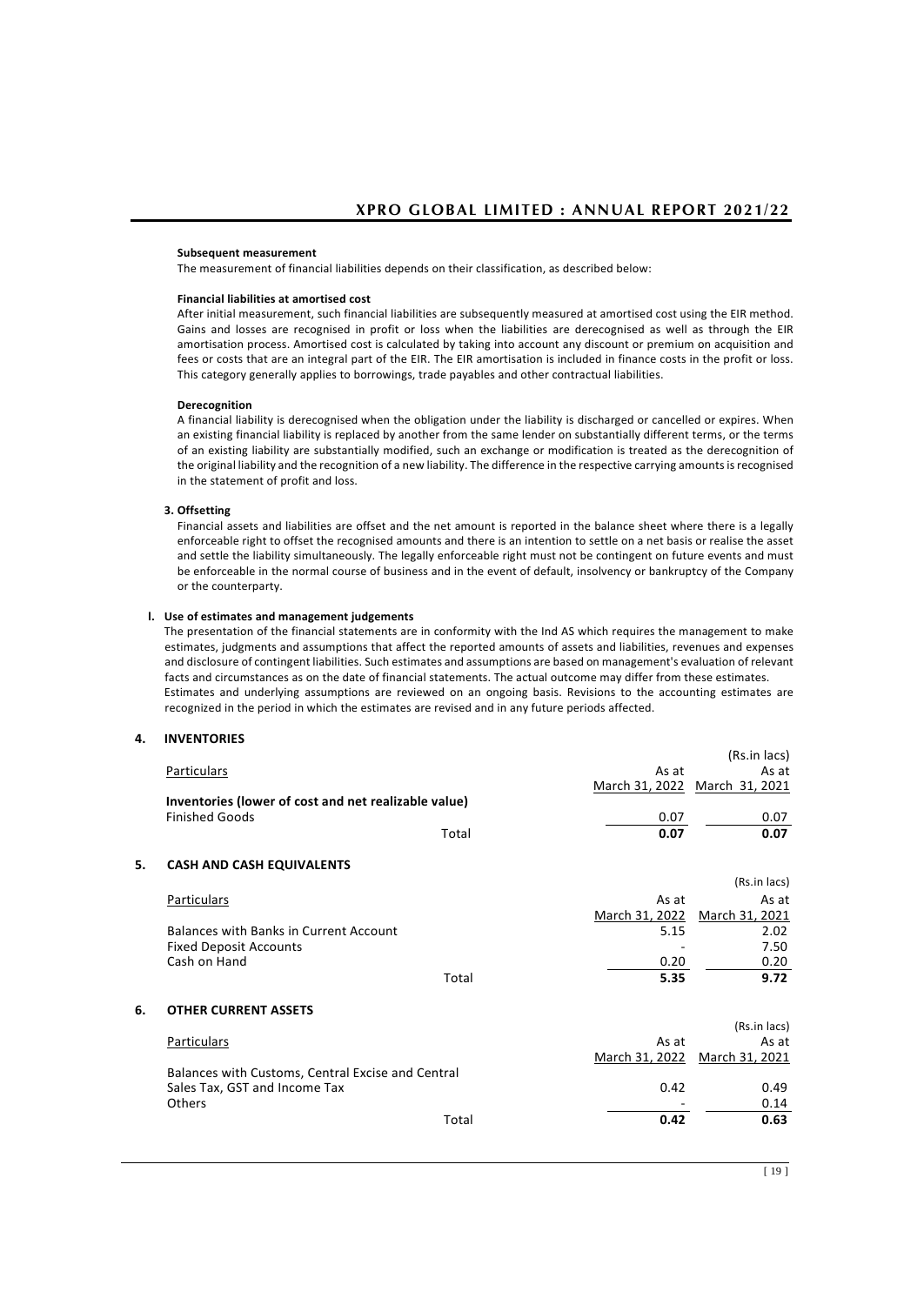### **7. EQUITY SHARE CAPITAL**

|                                                      |                | (Rs.in lacs)   |
|------------------------------------------------------|----------------|----------------|
| <b>Particulars</b>                                   | As at          | As at          |
|                                                      | March 31, 2022 | March 31, 2021 |
| <b>Authorised Share Capital</b>                      |                |                |
| 10,00,000 (as at March 31, 2021 : 10,00,000) Equity  |                |                |
| shares of Rs.10 each                                 | 100.00         | 100.00         |
| Issued, Subscribed & Paid-up                         |                |                |
| 50,000 (as at March 31, 2021 : 50,000) Equity shares |                |                |
| of Rs.10 each fully paid                             | 5.00           | 5.00           |
| 9,50,000 (as at March 31, 2021 : 9,50,000) Equity    |                |                |
| shares of Rs.10 each partly paid-up of Rs.5 each     | 47.50          | 47.50          |
|                                                      | 52.50          | 52.50          |

- **7.1** The Company has issued only one class of equity shares having a par value of Rs. 10 per share. All Equity Shares carry one vote per share without restrictions and are entitled to Dividend, as and when declared. All shares rank equally with regard to the Company's residual assets.
- **7.2** The entire Paid-up Share Capital of the Company is held by the holding Company, Xpro India Limited and its nominees.

### **7.3 Reconciliation of number of Shares**

There has been no movement in the number of Shares outstanding or in the Share Capital during the year or in any period presented.

### **7.4 Shareholder(s) holding more than 5% shares in the Company**

|    |                                        |                | As at          | As at           |
|----|----------------------------------------|----------------|----------------|-----------------|
|    | Name of the Shareholder(s)             |                | March 31, 2022 | March 31, 2021  |
|    | Xpro India Limited                     |                |                |                 |
|    | No. of Shares                          |                | 10,00,000      | 10,00,000       |
|    | % of Shares held                       |                | 100.00         | 100.00          |
|    | 7.5 Shareholding of Promoters          |                |                |                 |
|    |                                        | As at          | As at          | Change during   |
|    | Name of the Promoter Shareholder(s)    | March 31, 2022 | March 31, 2021 | the year $(\%)$ |
|    | Xpro India Limited                     |                |                |                 |
|    | No. of Shares                          | 10,00,000      | 10,00,000      | Nil             |
|    | % of Shares held                       | 100.00         | 100.00         | Nil             |
| 8. | <b>OTHER EQUITY</b>                    |                |                |                 |
|    |                                        |                |                |                 |
|    |                                        |                |                | (Rs.in lacs)    |
|    |                                        |                | As at          | As at           |
|    |                                        |                | March 31, 2022 | March 31, 2021  |
|    | <b>Retained earnings</b>               |                |                |                 |
|    | Balance at the beginning of the year   |                | (50.49)        | (50.73)         |
|    | Add: Profit/(loss) for the year        |                | 0.11           | 0.24            |
|    | Add: other comprehensive income/(loss) |                |                |                 |
|    | Balance as at the end of the year      |                | (50.38)        | (50.49)         |
|    | <b>Total Other Equity</b>              |                | (50.38)        | (50.49)         |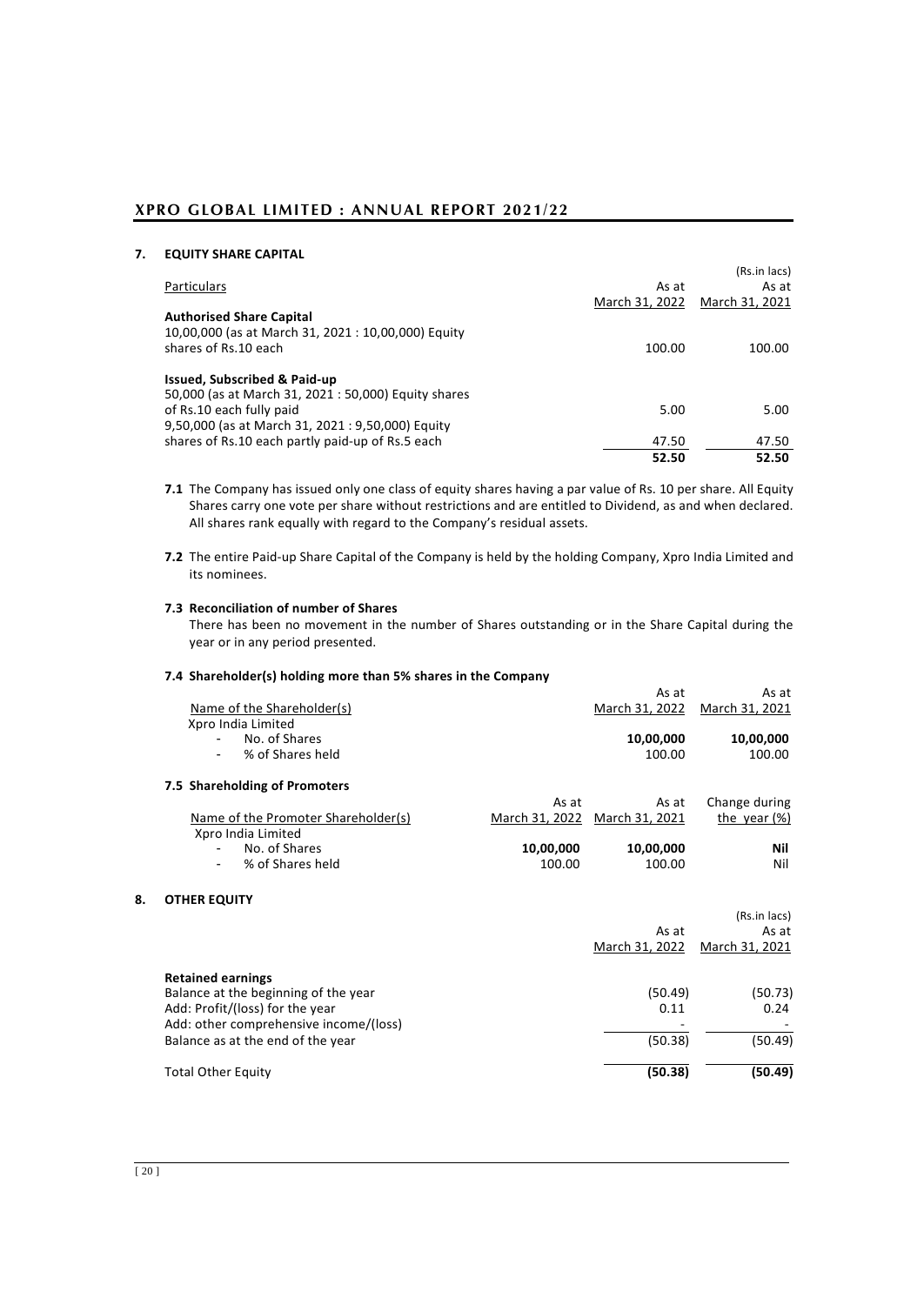### **9. TRADE PAYABLES**

| $\cdots$                    |       |                |                |
|-----------------------------|-------|----------------|----------------|
|                             |       |                | (Rs.in lacs)   |
| Particulars                 |       | As at          | As at          |
|                             |       | March 31, 2022 | March 31, 2021 |
| Trade creditors/Acceptances |       | 3.00           | 7.15           |
|                             | Total | 3.00           | 7.15           |
|                             |       |                |                |

There are no dues to Micro and Small Enterprises as on March 31, 2022, and March 31, 2021. This information as required to be disclosed under the Micro, Small and Medium Enterprises Development Act, 2006 has been determined to the extent such parties have been identified on the basis of information available with the Company. This has been relied upon by the Auditor.

#### **Trade payables ageing schedule**

#### As at March 31, 2022 Outstanding for following periods from due date of payment **Particulars** 6 months 6 months 1 - 2 years 2 - 3 years More than - 1 year 3 years Total i) MSME - - - - - ii) Others 3.00 - - - - - - - - 3.00 - 3.00 iii) Disputed dues - MSME - - - - - iv) Disputed dues - Others

### As at March 31, 2021

|                            | Outstanding for following periods from due date of payment |          |                                      |  |           |       |
|----------------------------|------------------------------------------------------------|----------|--------------------------------------|--|-----------|-------|
| Particulars                | Less than                                                  |          | 6 months $1 - 2$ years $2 - 3$ years |  | More than | Total |
|                            | 6 months                                                   | - 1 vear |                                      |  | 3 years   |       |
| i) MSME                    |                                                            |          |                                      |  |           |       |
| ii) Others                 | -                                                          |          | 7.15                                 |  |           | 7.15  |
| iii) Disputed dues - MSME  | -                                                          |          | $\overline{\phantom{0}}$             |  |           |       |
| iv) Disputed dues - Others |                                                            |          | -                                    |  |           |       |

#### **10. OTHER FINANCIAL LIABILITIES**

|     | Particulars                             |       | As at          | (Rs.in lacs)<br>As at |
|-----|-----------------------------------------|-------|----------------|-----------------------|
|     |                                         |       | March 31, 2022 | March 31, 2021        |
|     | Current                                 |       |                |                       |
|     | Other payables                          |       | 0.66           | 1.21                  |
|     |                                         | Total | 0.66           | 1.21                  |
|     |                                         |       |                |                       |
| 11. | <b>PROVISIONS</b>                       |       |                |                       |
|     |                                         |       |                | (Rs.in lacs)          |
|     | Particulars                             |       | As at          | As at                 |
|     |                                         |       | March 31, 2022 |                       |
|     | Current                                 |       |                | March 31, 2021        |
|     |                                         |       |                |                       |
|     | <b>Provision for Tax</b>                |       |                | 0.05                  |
|     |                                         | Total |                | 0.05                  |
| 12. |                                         |       |                |                       |
|     | <b>OTHER INCOME</b>                     |       |                |                       |
|     |                                         |       |                | (Rs.in lacs)          |
|     | Particulars                             |       | Year ended     | Year ended            |
|     |                                         |       | March 31, 2022 | March 31, 2021        |
|     | Interest income comprises               |       |                |                       |
|     | From Banks<br>$\overline{\phantom{0}}$  |       | 0.25           | 0.54                  |
|     | From Others (on income tax refund)<br>٠ |       |                | 0.02                  |
|     | Miscellaneous income                    |       | 0.71           | 0.80                  |

Total **0.96 1.36**

[ 21 ]

(Rs.in lacs)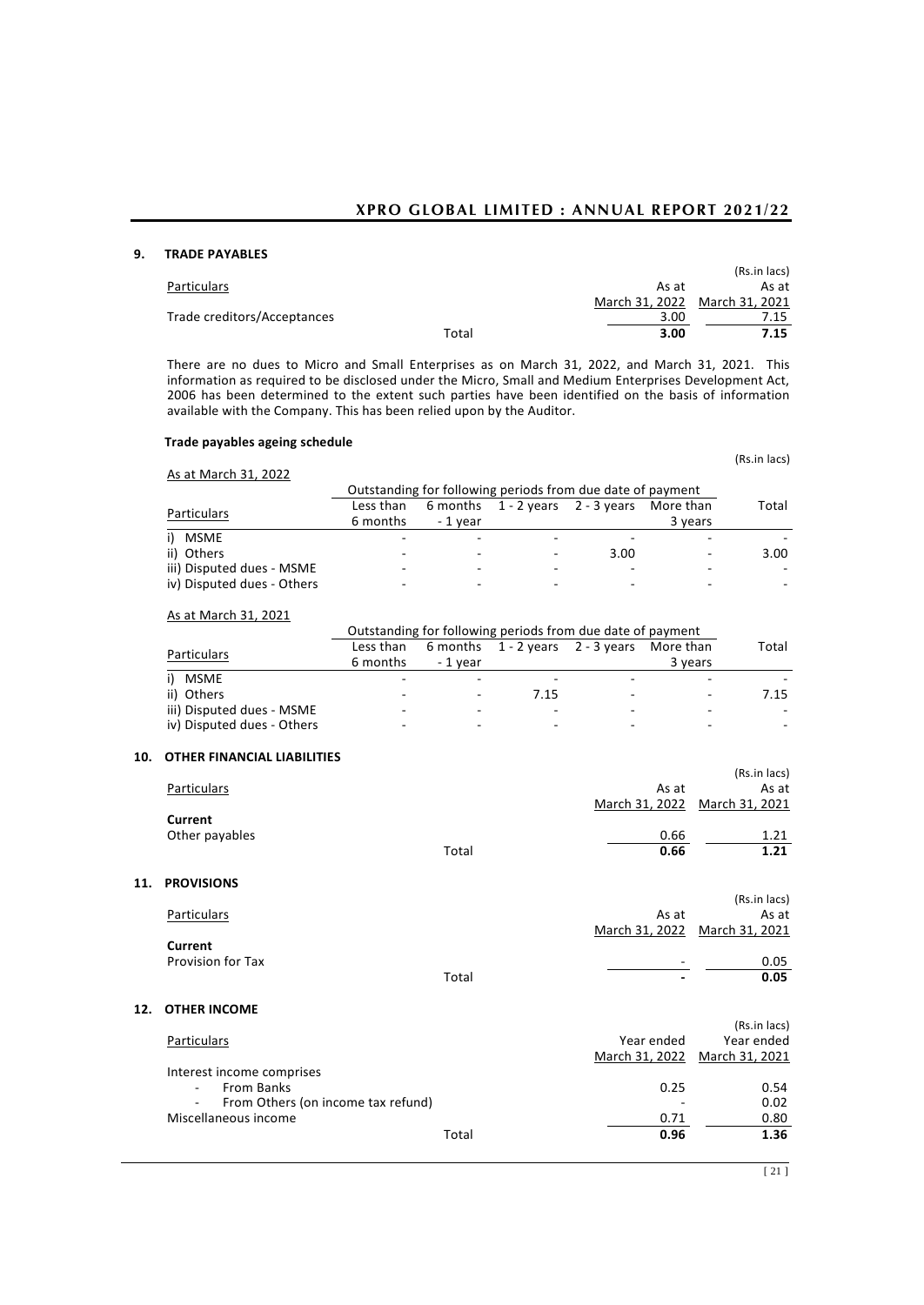### **13. CHANGES IN INVENTORIES OF FINISHED GOODS, STOCK-IN-TRADE AND WORK-IN-PROGRESS**

|     | -----------                                                |                         |                |                |
|-----|------------------------------------------------------------|-------------------------|----------------|----------------|
|     |                                                            |                         |                | (Rs.in lacs)   |
|     | <b>Particulars</b>                                         |                         | Year ended     | Year ended     |
|     |                                                            |                         | March 31, 2022 | March 31, 2021 |
|     | Inventories at the end of the year<br>Stock-in-trade       |                         | 0.07           | 0.07           |
|     | Inventories at the beginning of the year<br>Stock-in-trade |                         | 0.07           | 0.11           |
|     |                                                            | Net (Increase)/Decrease |                | 0.04           |
| 14. | <b>FINANCE COSTS</b>                                       |                         |                |                |
|     |                                                            |                         |                | (Rs.in lacs)   |
|     | Particulars                                                |                         | Year ended     | Year ended     |
|     |                                                            |                         | March 31, 2022 | March 31, 2021 |
|     | <b>Interest Expenses</b><br>Other                          |                         |                |                |
|     |                                                            | Total                   |                |                |
|     |                                                            |                         |                |                |
| 15. | <b>OTHER EXPENSES</b>                                      |                         |                |                |
|     |                                                            |                         |                | (Rs.in lacs)   |
|     | Particulars                                                |                         | Year ended     | Year ended     |
|     |                                                            |                         | March 31, 2022 | March 31, 2021 |
|     | Director's Fees                                            |                         | 0.14           | 0.75           |
|     | Miscellaneous                                              |                         | 0.25           | 0.09           |
|     | Payment to Auditors (towards audit fees)                   |                         | 0.05           | 0.05           |
|     | Professional & Legal                                       |                         | 0.41           | 0.14           |
|     |                                                            | Total                   | 0.85           | 1.03           |
|     | <b>PAYMENT TO AUDITORS</b>                                 |                         |                |                |
|     |                                                            |                         |                | (Rs.in lacs)   |
|     | Particulars                                                |                         | Year ended     | Year ended     |
|     |                                                            |                         | March 31, 2022 | March 31, 2021 |
|     | As Statutory Auditors                                      |                         | 0.05           | 0.05           |

### **16. FINANCIAL INSTRUMENTS AND RISK REVIEW**

### a) **Capital management**

The Company manages its capital to ensure that the Company will be able to continue as going concern while maximising the return to stakeholders through optimisation of debt and equity balance.

The capital structure of the Company consists of net debt (borrowings offset by cash and bank balances) and total equity of the Company.

| <b>Gearing Ratio</b>         |                |                |
|------------------------------|----------------|----------------|
|                              |                | (Rs.in lacs)   |
| Particulars                  | As at          | As at          |
|                              | March 31, 2022 | March 31, 2021 |
| Debt $(a)$                   |                |                |
| Less: Cash and bank Balances | 5.35           | 9.72           |
| Net Debt                     | (5.35)         | (9.72)         |
| Total equity                 | 2.12           | 2.01           |
| Net debt to Equity Ratio     | (b)            | (b)            |

*(a)* Debt is defined as long-term borrowings, short-term borrowings and current maturities of long term borrowings as described in note

*(b)* not determined as net debt is negative.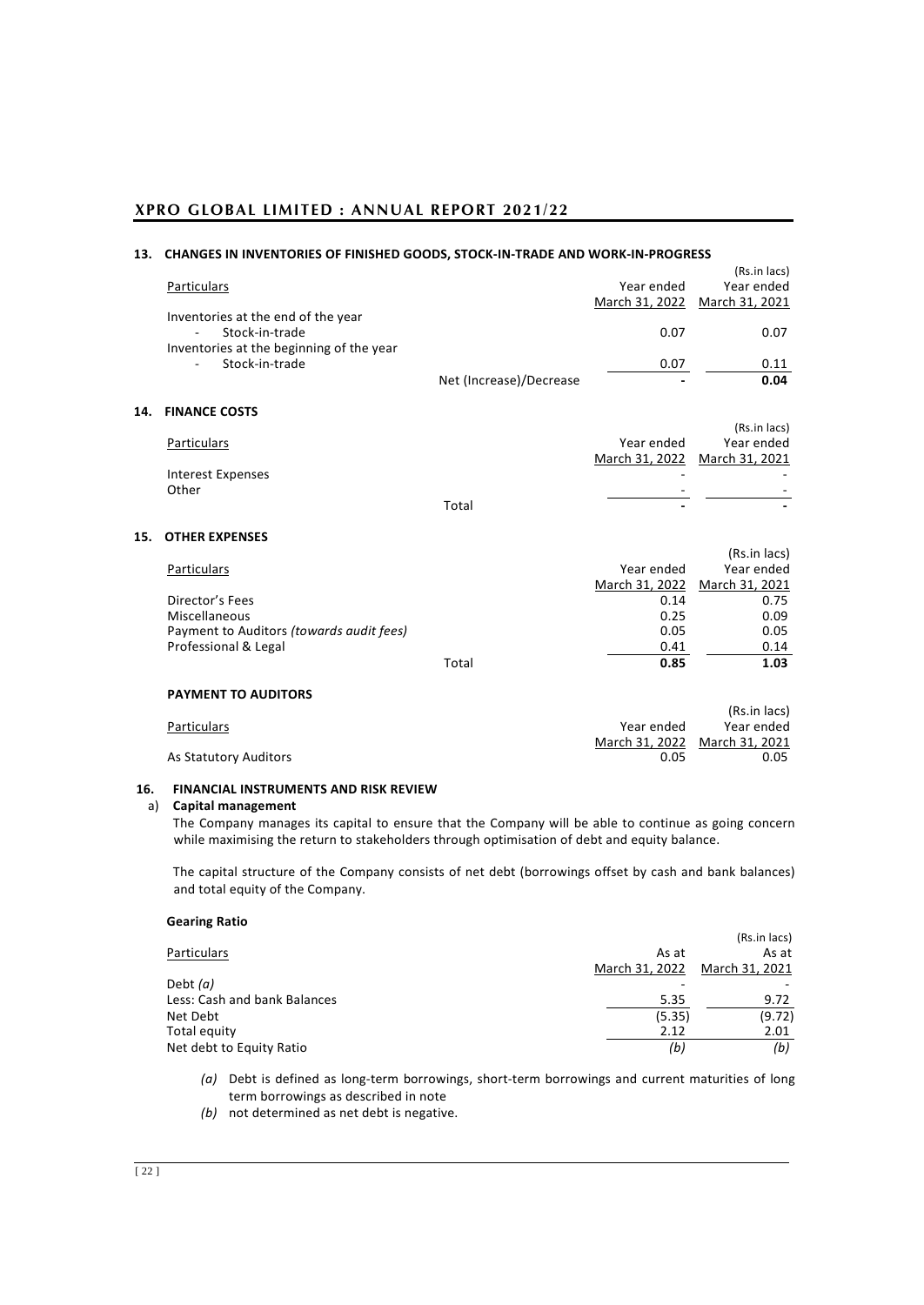#### b) **Category-wise classification of financial instruments**

|             |                              |            |                | (Rs.in lacs)   |
|-------------|------------------------------|------------|----------------|----------------|
| Particulars |                              | Year ended | Year ended     |                |
|             |                              |            | March 31, 2022 | March 31, 2021 |
|             | <b>Financial Assets</b>      |            |                |                |
|             | Measured at amortised cost   |            |                |                |
| a.          | Cash and cash equivalents    |            | 5.35           | 9.72           |
| b.          | <b>Other Current Assets</b>  |            | 0.42           | 0.63           |
|             |                              | Total      | 5.77           | 10.35          |
|             | <b>Financial Liabilities</b> |            |                |                |
| a.          | <b>Trade Payables</b>        |            | 3.00           | 7.15           |
| b.          | Other financial liabilities  |            | 0.67           | 1.21           |
|             |                              | Total      | 3.67           | 8.36           |

In respect of financial instruments, measured at amortised cost, the fair value approximates the amortised cost.

#### c) **Financial Risk Management Objectives**

The Company's financial liabilities comprise mainly of borrowings, trade payables and other financial liabilities. The Company financial assets comprise mainly of cash and cash equivalents, other balances with banks, loans, trade receivables and other financial assets.

The Company's business activities are exposed to a variety of financial risks, namely market risk (including currency risk and interest rate risk), credit risk and liquidity risk.

The company's Board of Directors has the overall responsibility for establishing and governing the Company's risk management framework who are responsible for developing and monitoring the Company's risk management policies. The Company's risk management policies are established to identify and analyse the risks faced by the Company, to set and monitor appropriate risk limits and controls, periodically review the changes in market conditions and reflect the changes in the policy accordingly. The key risks and mitigating actions are also placed before the Audit Committee of the Company. Internal audit undertakes both regular and ad hoc reviews of risk management controls and procedures, the results of which are reported to the Board.

#### **Management of Market Risk**

The Company's size and operations results in it being exposed to market risks in the nature of interest rate risk that arises from its use of financial instruments.

Interest rate risk is the risk that the future cash flow with respect to interest payments on borrowing will fluctuate because of change in market interest rates. The Company exposure to the risk of changes in market interest rates relates primarily to the Company's cash credit loan obligation with floating interest rates.

#### **Interest Rate Sensitivity**

The following table demonstrates the sensitivity to a reasonably possible change in interest rates on that portion of loans and borrowings affected. With all other variables held constant, the Company's profit before tax is affected through the impact on floating rate borrowings, as follows: -

|                      | (Rs.in lacs)                       |  |  |
|----------------------|------------------------------------|--|--|
| Particulars          | Increase/Decrease Effect on Profit |  |  |
|                      | in basis points<br>Before Tax      |  |  |
| As at March 31, 2022 | $100$ bps<br>۰                     |  |  |
| As at March 31, 2021 | $100$ bps<br>۰                     |  |  |

The assumed movement in basis points for the interest rate sensitivity analysis is based on the currently observable market environment, showing a significantly higher volatility than in prior years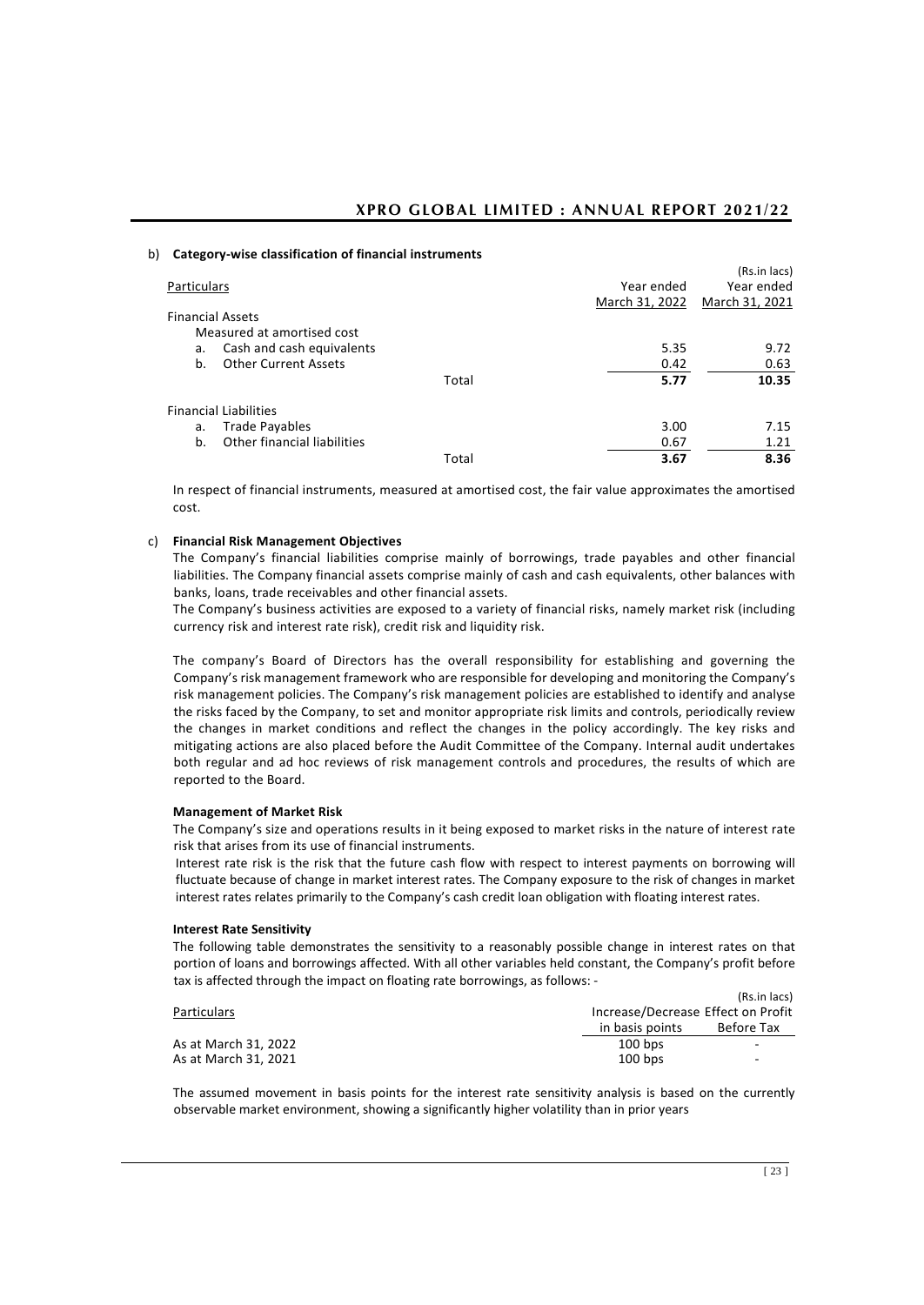### **Management of Credit Risk**

Credit risk refers to the risk that a counter party will default on its contractual obligation resulting in financial loss to the Company and it arises principally from the Company's Receivables from customers.

The Company's exposure to credit risk is influenced mainly by the individual characteristics of each customer. The demographics of the customer including the default risk of the industry also has an influence on credit risk assessment. Credit risk is managed through credit approvals, establishing credit limits and continuously monitoring the creditworthiness of the customers to which the Company grants credit terms in the normal course of business.

### **Management of Liquidity Risk**

Liquidity risk is the risk that the Company will face in meeting its obligations associated with its financial liabilities. The Company's approach to managing liquidity is to ensure, as far as possible, that it will have sufficient liquidity to meet its liabilities when they are due, under both normal and stressed conditions, without incurring unacceptable losses or risking damage to the Company's reputation.

Ultimate responsibility for liquidity risk management rests with the Board of Directors, which has established an appropriate liquidity risk management framework for the management of the Company's short-term and long-term funding and liquidity management requirements. The Company manages liquidity risk by maintaining banking facilities and reserve borrowing facilities, by continuously monitoring forecast and actual cash flows, and by matching the maturity profiles of financial assets and liabilities.

The details of contractual maturities of significant financial liabilities are as under:

|          |                |               |          | (Rs.in lacs) |
|----------|----------------|---------------|----------|--------------|
| Carrying |                |               |          |              |
| Amount   | $<$ 1 year     | $1 - 5$ years | >5 years | Total        |
|          |                |               |          |              |
| 3.00     |                | 3.00          |          | 3.00         |
| 0,67     | -              | 0.67          | -        | 0.67         |
| 3.67     | ۰              | 3.67          | -        | 3.67         |
|          |                |               |          |              |
| 7.15     | ٠              | 7.15          | -        | 7.15         |
| 1.21     | -              | 1.21          |          | 1.21         |
| 8.36     |                | 8.36          |          | 8.36         |
|          | Total<br>Total |               |          |              |

### **17. TAXATION**

- a) The Company has opted for the alternate tax regime under Section 115BAA of the Income Tax Act, 1961, with effect from the Financial Year 2020-21, which allows the Company a lower tax rate of 25.17% (against 34.94%).
- b) Consequent to adoption of alternate tax regime, the provisions of Section 115JB relating to MAT shall not be applicable to the Company; accordingly no MAT liability has been recognised by the Company.

### **18. RELATED PARTY DISCLOSURES**

In accordance with Ind AS 24 'Related Party Disclosures'

- a) List of Related Parties:
	- i) Holding Company: Xpro India Limited
	- ii) Fellow subsidiary of Holding Company: Xpro Global Pte. Ltd., Singapore\*
- \*struck off from the Register of Companies, Singapore, following voluntary application, w.e.f. 08/02/2021 b) Transactions with Related Party:

No transactions with related party referred to in a(i) or a(ii) during the year or previous year

c) Related party relationships have been identified by the management and relied upon by the auditors.